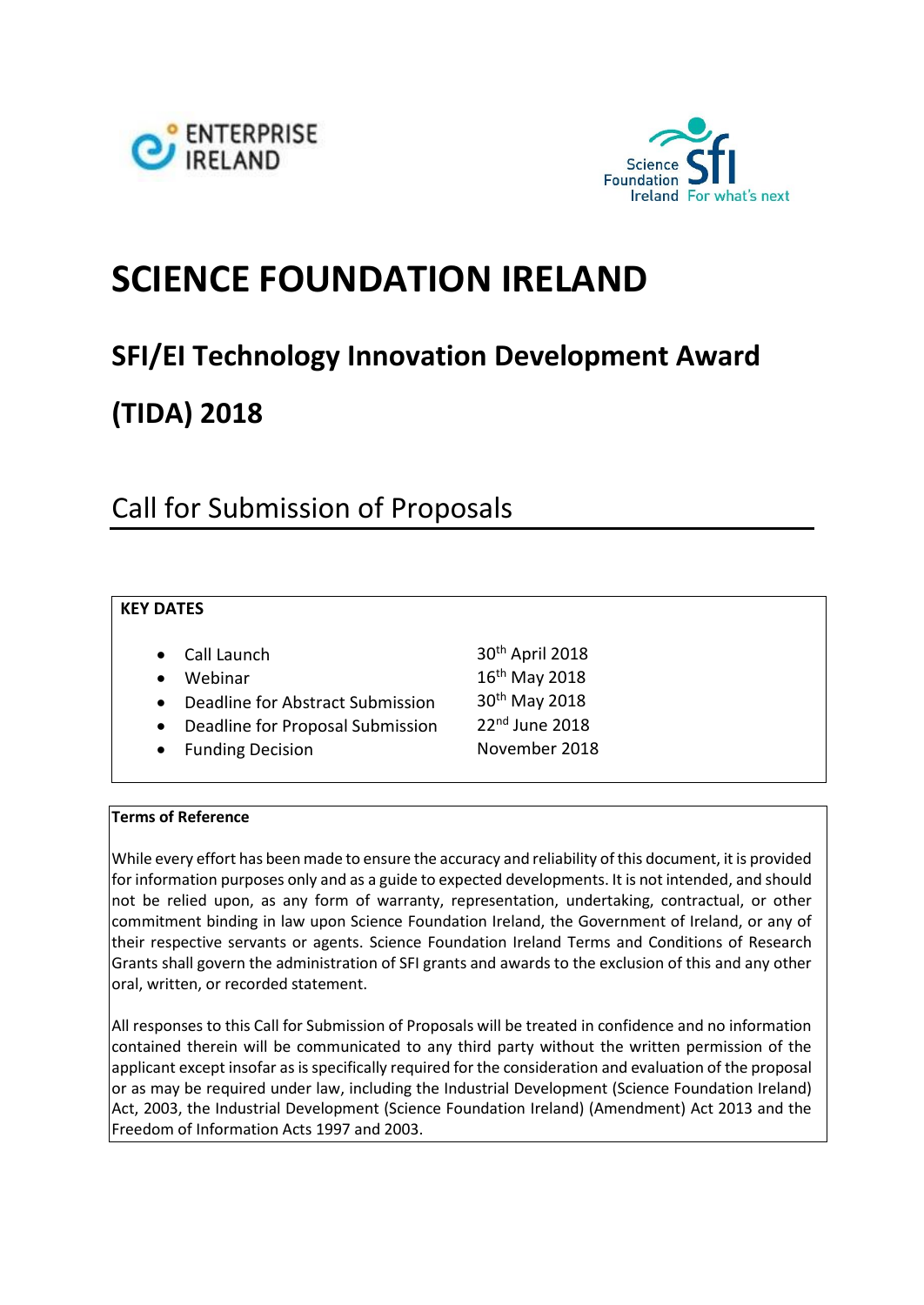# **Contents**

| 1.  |     |  |  |  |  |  |  |
|-----|-----|--|--|--|--|--|--|
| 2.  |     |  |  |  |  |  |  |
| 3.  |     |  |  |  |  |  |  |
| 4.  |     |  |  |  |  |  |  |
| 5.  |     |  |  |  |  |  |  |
| 5.1 |     |  |  |  |  |  |  |
|     | 5.2 |  |  |  |  |  |  |
|     | 5.3 |  |  |  |  |  |  |
|     | 5.4 |  |  |  |  |  |  |
|     | 5.5 |  |  |  |  |  |  |
|     |     |  |  |  |  |  |  |
|     |     |  |  |  |  |  |  |
| 6.  |     |  |  |  |  |  |  |
| 7.  |     |  |  |  |  |  |  |
| 8.  |     |  |  |  |  |  |  |
| 9.  |     |  |  |  |  |  |  |
|     |     |  |  |  |  |  |  |
|     |     |  |  |  |  |  |  |
|     |     |  |  |  |  |  |  |
|     |     |  |  |  |  |  |  |
|     |     |  |  |  |  |  |  |
|     |     |  |  |  |  |  |  |
|     |     |  |  |  |  |  |  |
|     |     |  |  |  |  |  |  |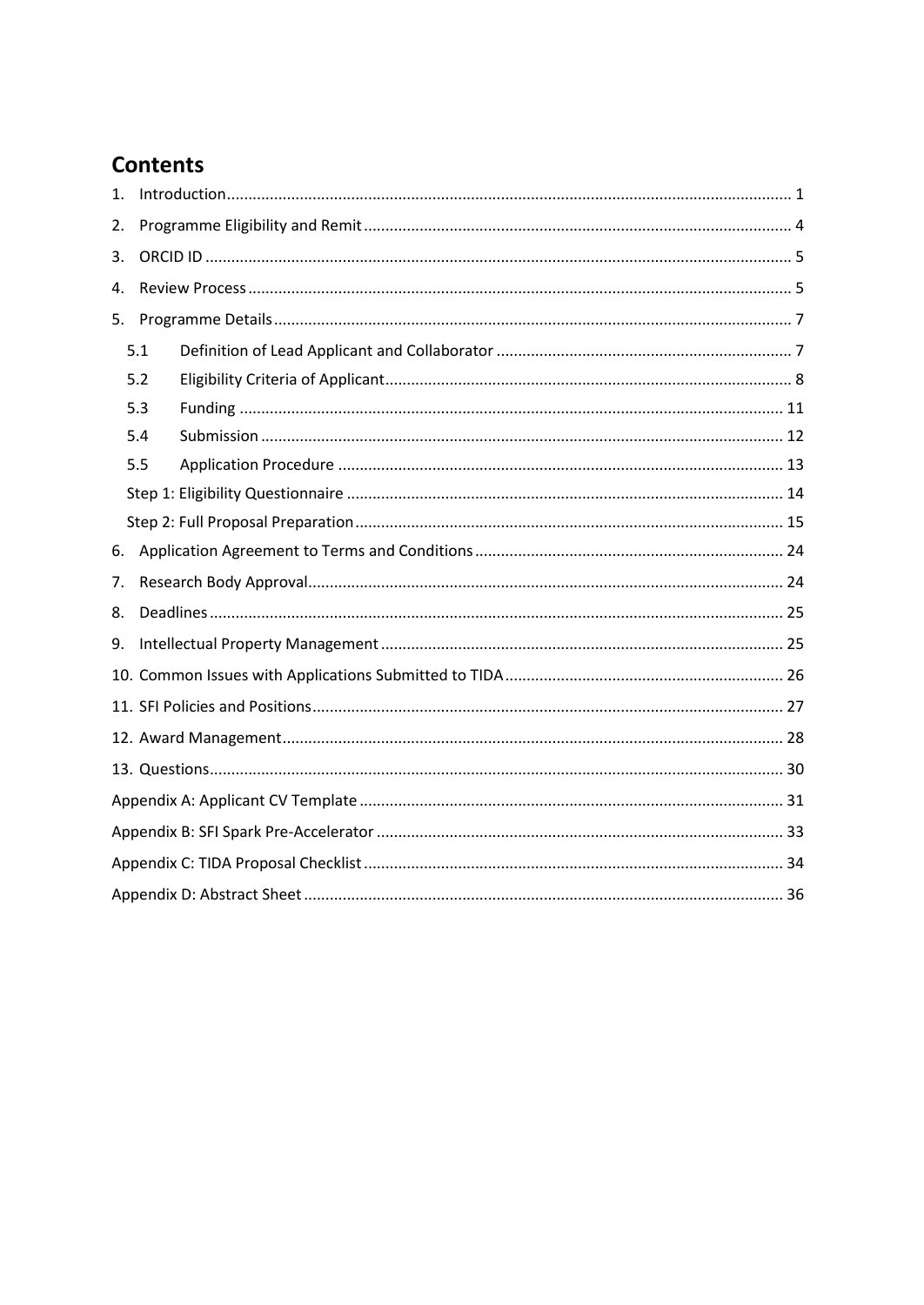

# <span id="page-2-0"></span>**1. Introduction**

Science Foundation Ireland's (SFI) legal remit<sup>1</sup> is to promote, develop and assist the carrying out of oriented basic and applied research in strategic areas of scientific endeavour that concern the future development and competitiveness of industry and enterprise in the State. As outlined in SFI's Strategic Plan, Agenda 2020<sup>2</sup>, the Foundation is committed to continuing its focus on funding excellent science that will deliver strongly on impact, thus realising significant benefits for the Irish economy and Irish society. SFI has committed to invest in translational research capability to enhance the progression of research from discovery to delivery. In the case of discoveries that have potential commercial application; a key objective is to increase the number and quality of these discoveries entering both State and private commercialisation systems. SFI in collaboration with Enterprise Ireland<sup>3</sup> (EI), is pleased to launch the Technology Innovation Development Award (TIDA) 2018. EI is the government organisation responsible for the development and growth of Irish enterprises in world markets.

The SFI TIDA programme is aligned with a number of key Government RD&I strategies including Innovation 2020<sup>4</sup>, the National Policy Statement on Entrepreneurship in Ireland<sup>5</sup> and Project Ireland 2040<sup>6</sup>.

**Innovation 2020** is Ireland's five-year strategy on research and development, science and technology. This strategy sets out the roadmap for continuing progress towards the goal of making Ireland a Global Innovation Leader, driving a strong sustainable economy and a better society, underpinned by excellent research that is defined within six designated enterprise themes. For this SFI TIDA call, proposals must either be aligned to one of the 14 priority research areas<sup>7</sup> that sit within the six designated enterprise themes or to any other area under SFI's legal remit where there is convincing evidence that there will be significant potential for economic and/or societal impact.

#### **Disruptive Technologies Initiatives**

Following on from Innovation 2020, the Irish Government recently launched **National Development Plan 2018-2027 (Project Ireland 2040)**, which is the overarching policy and planning framework for the social, economic and cultural development of Ireland from 2018 to 2040. As a part of the Project Ireland framework, strong emphasis has been placed on supporting Disruptive Technologies Initiatives to ensure that the Irish public gains substantial societal and economic benefits from ground-breaking scientific research and innovation.

1

<sup>1</sup> About SFI - [What we do](http://www.sfi.ie/about-us/about-sfi/what-we-do/)

<sup>2</sup> [Agenda 2020; Published 2012](http://www.sfi.ie/resources/Agenga-2020.pdf)

<sup>3</sup> <https://www.enterprise-ireland.com/en/>

<sup>4</sup> <https://dbei.gov.ie/en/Publications/Innovation-2020.html>

<sup>5</sup> <https://www.localenterprise.ie/Documents-and-Publications/Entrepreneurship-in-Ireland-2014.pdf>

<sup>6</sup> <http://www.gov.ie/en/project-ireland-2040>

<sup>7</sup> <https://dbei.gov.ie/en/publications/research-priority-areas-2018-to-2023.html>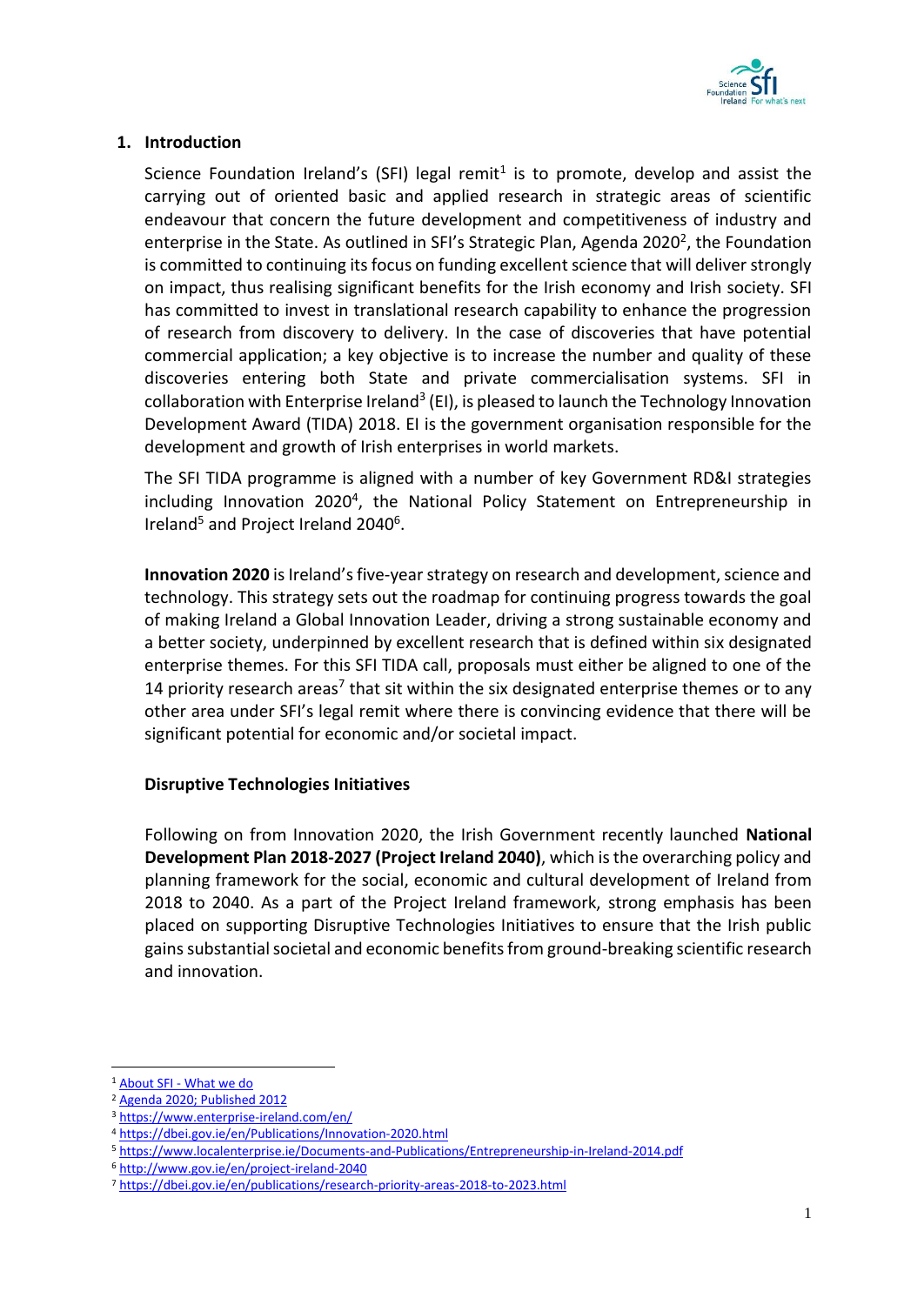

#### **Fostering Entrepreneurship**

Entrepreneurship is the motivation, attitude and skill to realise new opportunities and create economic and societal impact from them. Entrepreneurship is recognised as a powerful driver of economic and societal impact. **The National Policy Statement on Entrepreneurship in Ireland,** sets out a number of strategic objectives to support Ireland's ambition to be among the most entrepreneurial countries in the world. Innovation 2020 highlights the important role of entrepreneurship in the translation of knowledge between Research Performing Organisations (RPOs) and enterprise to deliver economic and societal impact. In this context, it is important that a flourishing entrepreneurial culture in RPOs is encouraged through the provision of supports that allow researchers to realise new and emerging opportunities for innovative ideas and to encourage researchers to pursue those opportunities by considering entrepreneurship as an alternative career path. In particular, SFI would like to encourage women to apply to this programme.

Towards achieving these objectives and in support of other national initiatives, SFI is seeking to fund researchers who are at the initial stages of developing a new or innovative technology, product, process or service with strong commercial potential. Given recent focus on disruptive technologies, SFI would especially encourage researchers to consider the disruptive potential of their proposals where appropriate.

#### **Purpose of the TIDA Programme**

The TIDA is an SFI programme designed to enable researchers to focus on the initial stages of an applied research project which may have a commercial benefit if further developed. The TIDA programme enables researchers to demonstrate the technical feasibility of an applied research project directed toward the development of a new, innovative or potentially disruptive technology, product, process or service that has potential for further commercial development. While the proposed research may address early stage technology development, supporting data which clearly demonstrates that development has progressed beyond basic proof of principle must be provided as part of the application. The TIDA programme can be used to address key technical issues that currently limit the potential for further commercial development as a technology, product, process or service. Following completion of a TIDA, researchers should be in a position to demonstrate the viability and robustness of their idea in the context of competing technologies and market potential.

The current TIDA call is open to Independent Investigators who are Lead Principal or Co-Principal Investigators based at eligible research bodies who have demonstrated their competitiveness through securing an internationally peer reviewed research grant over the last 5 years (2013-2018). Furthermore, the TIDA 2018 call is open to early-career stage postdoctoral researchers based at eligible research bodies who are currently funded under a competitively awarded internationally peer reviewed research grant. As part of an application to TIDA 2018, it is expected that supporting data, which clearly demonstrates the potential of the idea, is provided. The award duration is 12 months.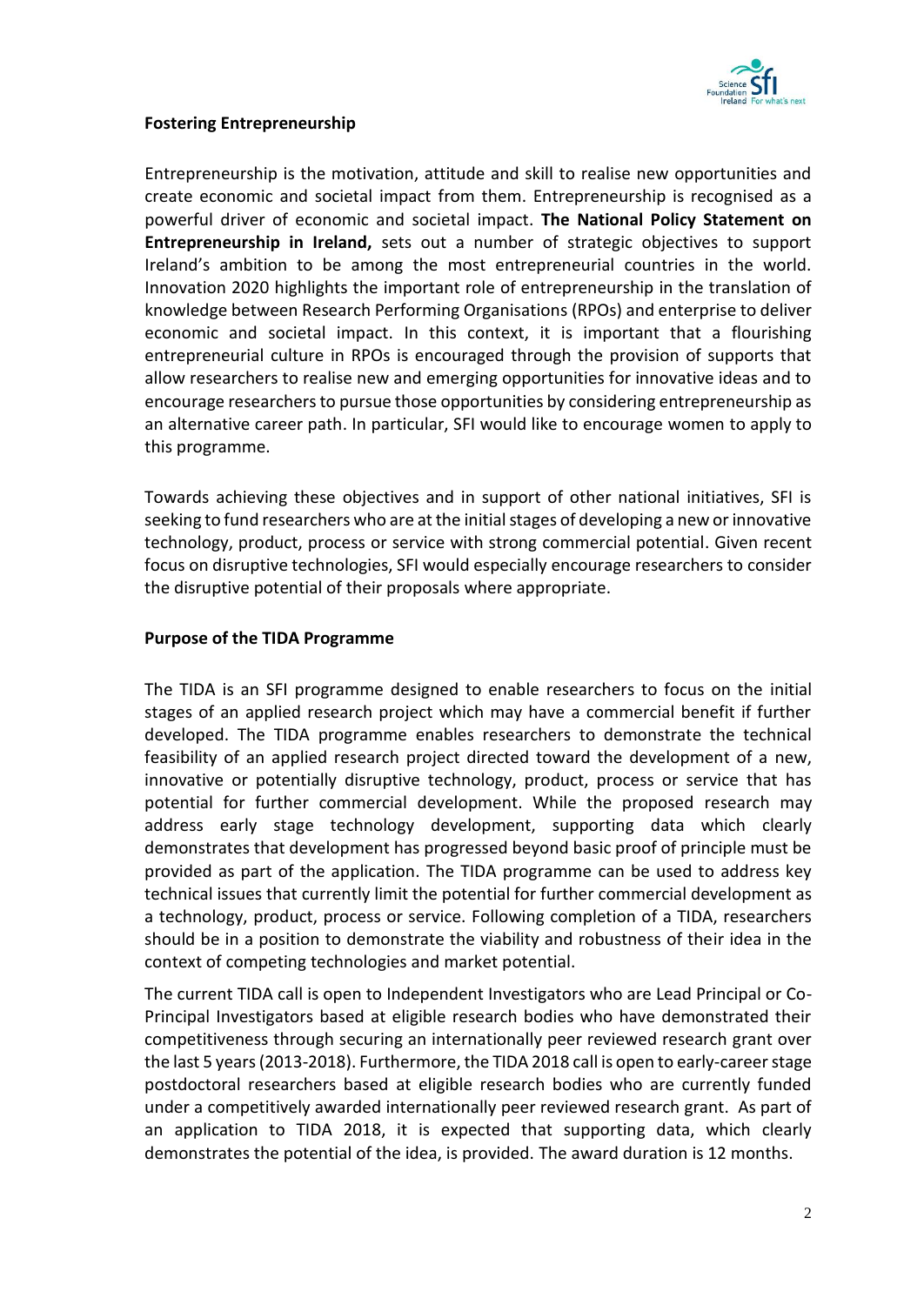

Researchers who have the scientific and technical capability to produce novel and/or potentially disruptive technologies or products and who are keen to develop a better understanding of entrepreneurship and the commercialisation process are especially encouraged to apply for this award. Applications from early career stage postdoctoral researchers interested in technology entrepreneurship are particularly welcome.



Figure 1. Features of TIDA.

In the context of supporting researchers who wish to pursue the commercialisation of a technology, TIDA offers a number of important features (see Figure 1):

- Validation by independent international peer review process
- €100k in project funding for technology development
- Innovation and entrepreneurship skills training

# **SFI Spark Pre-Accelerator**

To enhance the innovation and entrepreneurship skills of researchers, foster entrepreneurial thinking and strengthen the commercialisation pipelines of RPOs, SFI has a strong expectation that all researchers funded as part of the TIDA programme will undertake innovation and entrepreneurship skills training through the SFI Spark Pre-Accelerator.

The SFI Spark Pre-Accelerator provides a structured skills development programme to support researchers at the very early stages of commercial development. The SFI Spark Pre-Accelerator supports skills development in several areas relevant to research commercialisation including: evidence-based entrepreneurship, innovation, business model development and design thinking. The programme is delivered through a blendedmodel comprising lecture-based learning, practical work and case studies (including the requirement to complete a portfolio). For further details on the SFI Spark Pre-accelerator see Appendix B.

To foster entrepreneurial culture and strengthen the commercialisation pipelines of RPOs, SFI will also support staff from the Host Research/Technology Transfer Offices to participate in the SFI Spark Pre-Accelerator. To facilitate this, Host Research Bodies that are successful in securing awards under the TIDA 2018 programme call will be allowed to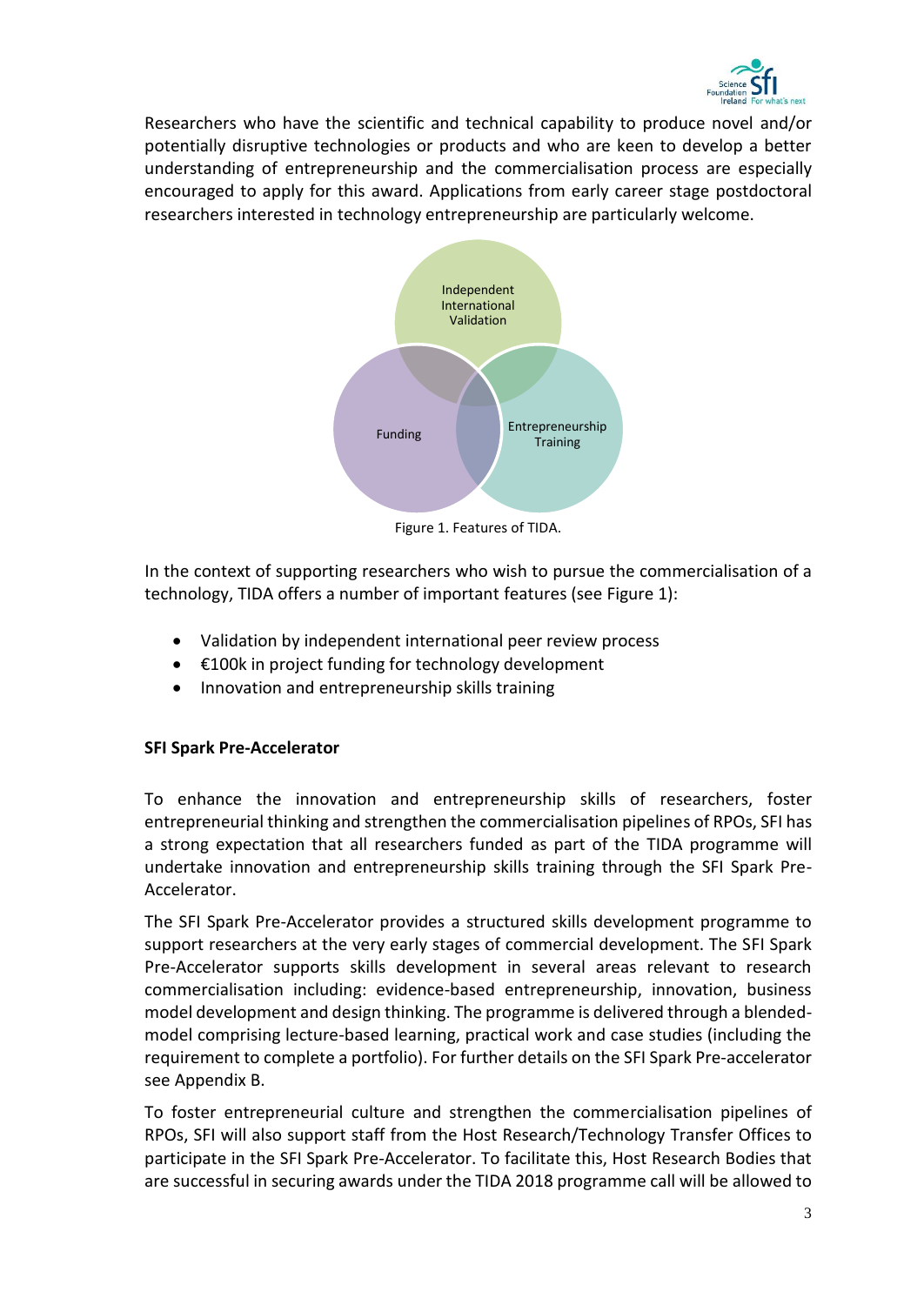

nominate up to two staff members to participate in the pre-accelerator. This process will be managed by direct correspondence between SFI and the Research/Technology Transfer Offices following notification of awards under the call.

# **Objectives of the TIDA Programme**

- To demonstrate the feasibility of an innovative idea for further commercial exploitation
- To build demonstrators/prototypes
- To develop awareness of entrepreneurship and the commercialisation process
- To encourage movement from academia into enterprise activities
- To improve existing industrial processes

The Progress Reporting Requirements, which include relevant metrics denoting success, are outlined in Section 12.

**Note: The TIDA programme is not an academic-industry collaborative funding programme; however, the input of and endorsement by potential future customers/beneficiaries (incl. industry partners) is encouraged where appropriate. Please note the conditions regarding the ownership of IP resulting from TIDAs in Section 9.**

# <span id="page-5-0"></span>**2. Programme Eligibility and Remit**

Under the TIDA 2018 call, proposals will be accepted from two different categories of applicant: **(A) Independent Investigator** who is Lead Principal Investigator (PI) or Co-Principal Investigator (Co-PI) on a competitively awarded, internationally peer reviewed research grant secured/active over the last 5 years (2013 – 2018); and **(B) Postdoctoral researcher** (with a maximum of 8 years' postdoctoral research experience) currently funded under a competitively awarded, internationally peer reviewed research grant. For full details of applicant eligibility see Section 5.

# **Eligibility of Research Body**

The Research Body<sup>8</sup> is the body responsible for the overall financial and administrative co-ordination of research programmes supported by research grants from SFI. A list of Eligible Research Bodies<sup>9</sup> is available on the SFI website.

#### **Programme Remit**

-

The Irish Government has recently undertaken a review of the objectives of Research Prioritisation, building upon the original exercise carried out in 2012,<sup>10</sup> and taking into

<sup>&</sup>lt;sup>8</sup> The term 'Research Body' and 'Institution' are equivalent and interchangeable in SFI documentation and in the SFI SESAME system.

<sup>9</sup> <http://www.sfi.ie/funding/sfi-policies-and-guidance/eligibility-related-information/>

<sup>10</sup> [Report of the Research Prioritisation Steering Group, Published 2012](https://www.djei.ie/en/Publications/Publication-files/Research-Prioritisation.pdf)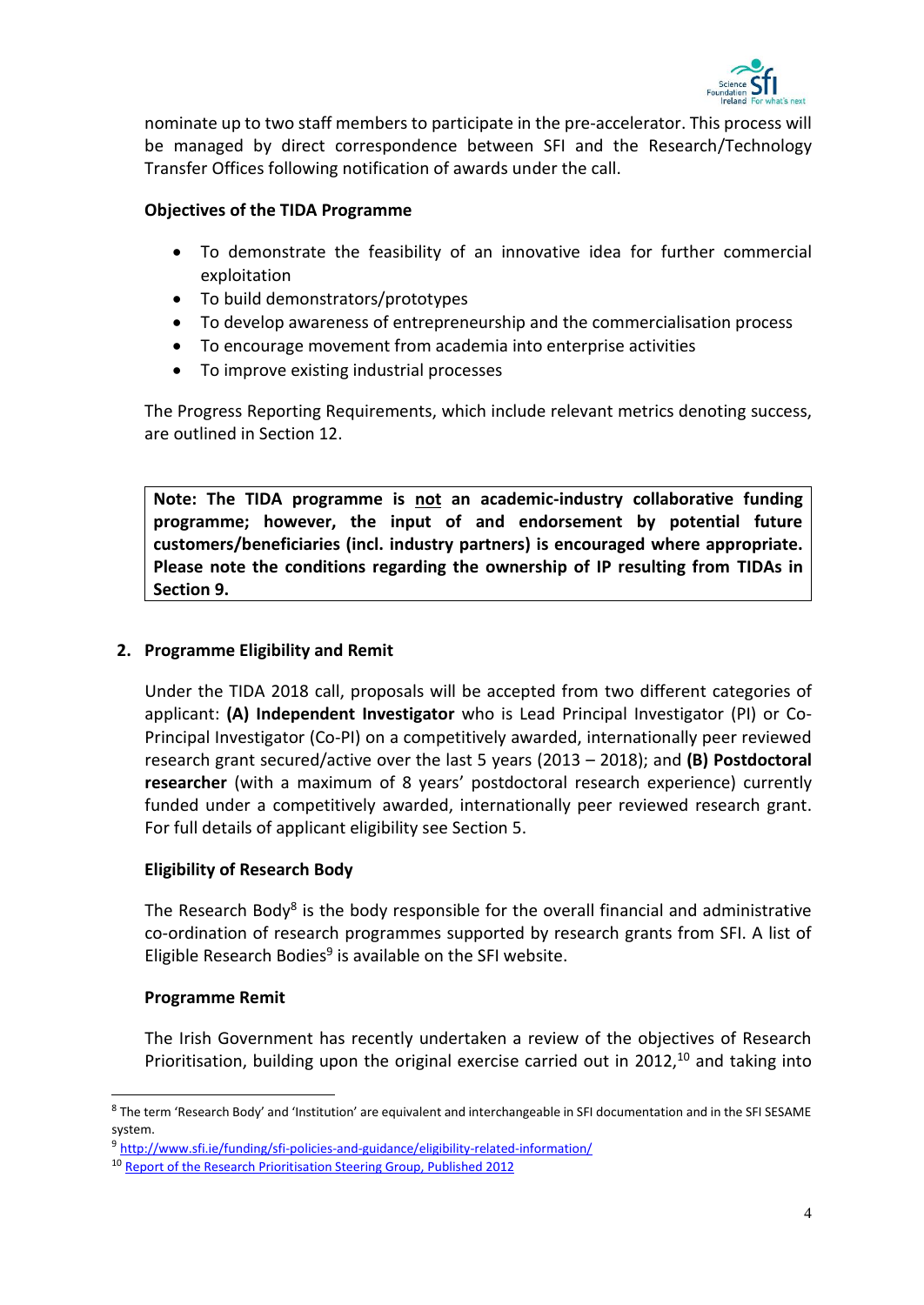

account a number of important current challenges and developments, including the growth of disruptive technologies, Brexit and the adoption of UN Sustainable Development Goals, amongst others.<sup>11</sup> Research Prioritisation will continue to demand that the majority of Ireland's competitive funding is concentrated on areas deemed likely to yield the greatest economic and societal impact. For this SFI TIDA call, proposals must either be aligned to one of the 14 *Refreshed Priority Areas* for 2018-2023, which are the constituents of six designated enterprise themes or to any other area under SFI's legal remit where there is convincing evidence that there will be significant potential for economic and/or societal impact.

# <span id="page-6-0"></span>**3. ORCID ID**

ORCID<sup>12</sup> provides a unique identifier for all researchers which can then be linked to their different research works across different platforms.

There are a number of benefits to creating an ORCID iD that include:

- 1. ORCID allows you to pull information from different platforms creating a centralised reference to your different works (e.g. publications, patents, awards) in one location using a single sign in.
- 2. Your ORCID iD is a unique identifier which distinguishes you from other researchers with a similar name.
- 3. Using the ORCID iD assists in making your research works more visible to funders and publishers. You are able to build a complete picture of your research in one location.

As part of the integration of SESAME with ORCID, it is possible for researchers to import publication data from ORCID directly into their SESAME Researcher Profile.

For the TIDA 2018 call, applicants and mentors (where relevant), are required to have their SESAME Researcher Profiles linked to an ORCID iD before an application can be submitted.

#### <span id="page-6-1"></span>**4. Review Process**

Following the submission of proposals to the TIDA 2018 Programme Call, all proposals are checked for compliance with: **non-technical** mandatory criteria (e.g. all sections complete, page numbers not exceeded); **technical** mandatory criteria (e.g. publication and prior funding requirements, justification of alignment with the legal remit of SFI and alignment with NRP, where required); and any other requirements outlined in the call document. Proposals identified as ineligible at this stage will be declined without review.

Distinguished international peer reviewers are employed in the review of applications to the TIDA programme. All reviewers engaged by SFI are required to adhere to the SFI

1

<sup>11</sup> <https://dbei.gov.ie/en/Publications/Publication-files/Research-Priority-Areas-2018-to-2023.pdf>

<sup>12</sup> <http://orcid.org/>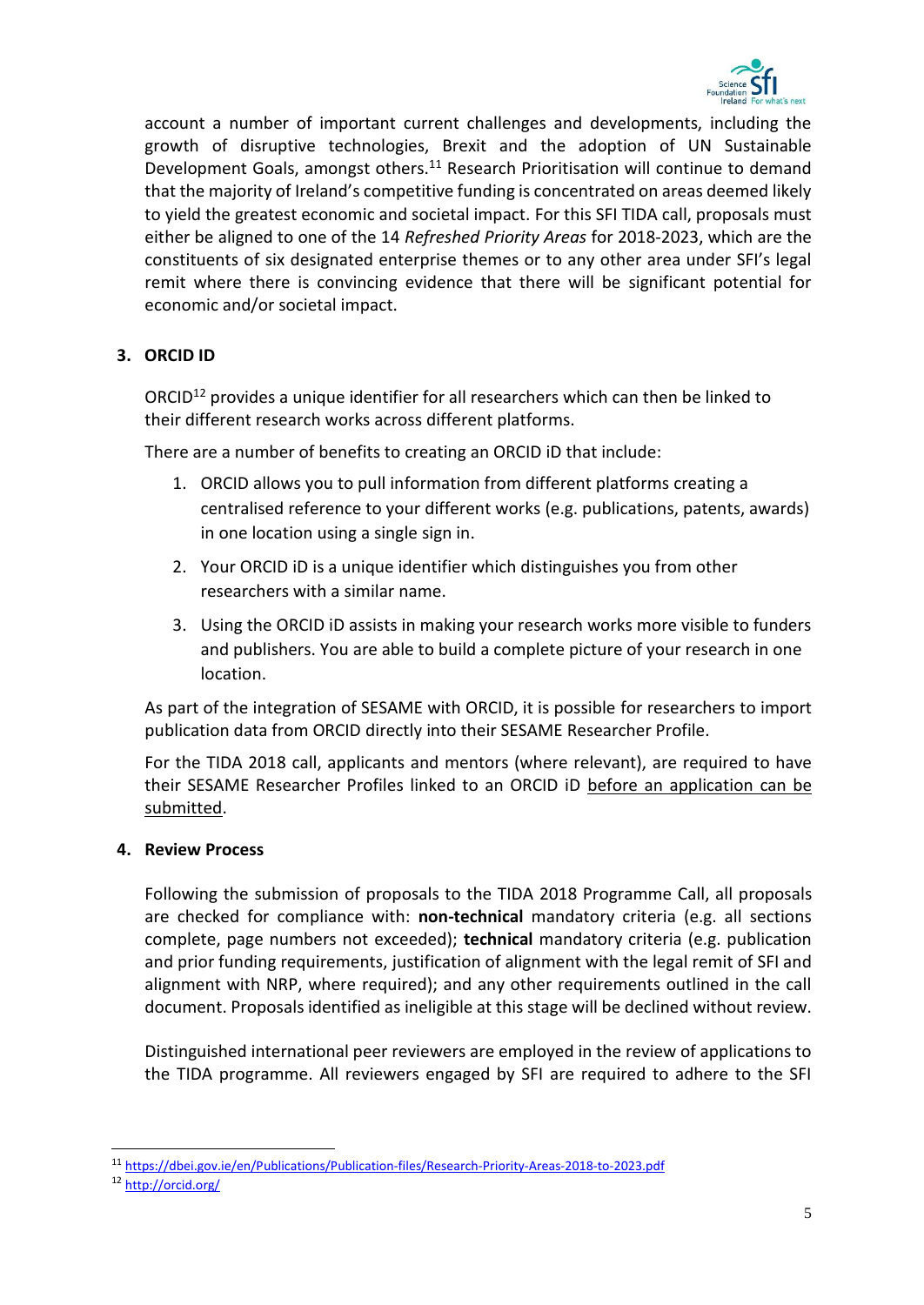

Reviewer Code of Conduct (see below). At all times the identity of the reviewers will be confidential.

The first stage of full proposal review is undertaken by a panel of international experts engaged by SFI. This panel comprises distinguished international peer reviewers with significant expertise across the subject areas of proposals submitted to the call. A number of proposals are assigned to each member of the panel based on expertise. During review, the following review criteria are applied by the international reviewers:

- *Quality and novelty of the proposed innovation*
- *Potential commercial opportunities for the proposed innovation*
- *Significance, including usefulness of the proposed innovation*
- *Quality of the project plan to realise the commercial potential of the innovation*
- *Potential impact of the proposed innovation*

Following submission of reviews from this first stage, a triage step will be carried out and the highest quality proposals, as measured by the above criteria, will progress to the second stage of review. Applicants whose proposals do not proceed to the subsequent review stage will not be informed until the end of the overall review process.

The second stage of full proposal review is undertaken by a sitting panel of international experts engaged by SFI. This panel convenes to discuss each proposal and the postal reviews submitted as part of the first stage of review. This panel meeting is also attended by a number of senior commercialisation specialists from EI who contribute to the evaluation. The following review criteria are applied by Enterprise Ireland:

- *Does the proposal have strong innovative potential?*
- *Does the proposal present a compelling commercial opportunity?*
- *Is this research of interest to Enterprise Ireland or its current clients?*
- *Does the proposal have potential for technology transfer to current Enterprise Ireland clients?*
- *Is there potential for a technology spin-out company to be formed based on this proposal?*

Representatives from EI in attendance at the sitting panel meeting will provide input on proposals during the panel discussion. The discussion of the sitting panel will be summarised and provided as feedback to applicants at the end of the overall review process.

Only proposals deemed to be of both excellent scientific quality and demonstrating strong commercial potential are recommended for funding by the sitting panel.

# **SFI Reviewer Code of Conduct**

1

Experts engaged by SFI are required to abide by the SFI Reviewer Code of Conduct<sup>13</sup>. Amongst other requirements, this includes operation in a confidential, fair, independent and equitable manner. Experts are required to confirm, in advance of carrying out their

<sup>13</sup> [http://www.sfi.ie/resources/Reviewer-Code-of-Conduct\\_March-2017.pdf](http://www.sfi.ie/resources/Reviewer-Code-of-Conduct_March-2017.pdf)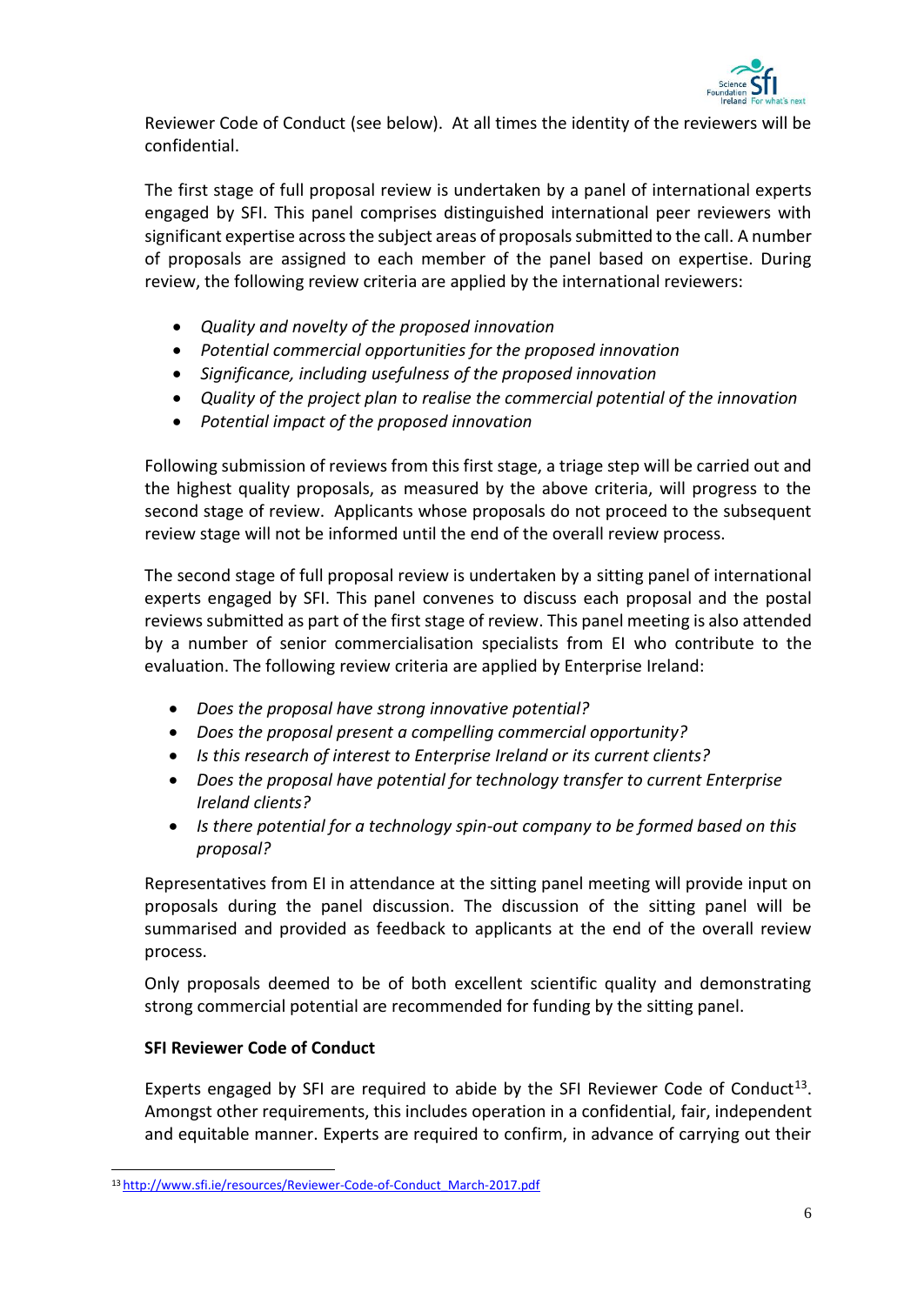

review(s), that they will do so in a confidential manner. The identity of experts who conduct the postal reviews shall remain confidential and shall not be disclosed to the applicant. SFI shall not be liable for the release of information concerning proposals to third parties by those international experts involved in the peer-review process.

Adherence to the SFI Reviewer Code of Conduct also requires experts to immediately identify and declare where a conflict of interest exists or arises; in such cases, alternative reviewers will be appointed.

Reviewers must adhere to high standards of integrity during the peer-review process. They must not compromise the intellectual property integrity of the application and may not appropriate and use as their own, or disclose to any third party, ideas, concepts or data contained in the applications they review.

# <span id="page-8-1"></span><span id="page-8-0"></span>**5. Programme Details**

# **5.1 Definition of Lead Applicant and Collaborator**

The **Lead Applicant** will be responsible for the scientific and technical direction of the research programme and the submission of reports to SFI. The applicant has primary responsibility and accountability for carrying out the research within the funding limits awarded and in accordance with the *SFI Terms and Conditions of Research Grants.* The lead will serve as the primary point of contact for SFI on the award and during the review process.Co-applicants are not permitted on a TIDA.

A **Mentor** will be an established researcher within an eligible Research Body who will give advice and provide laboratory space and related infrastructure to a postdoctoral award holder. The mentor will act as an advisor and host to the postdoctoral award holder.

An **Academic Collaborator** is an individual from an academic institution who is committed to providing a focused contribution to the project and can enable a convergence across disciplines. The collaborator will serve under the direction of the applicant, and may or may not receive funding through the award. The nature of the collaboration should be referenced in the body of the research proposal. (For example: *Will the collaborators be supplying samples, data, etc.? Will the collaborators be providing training in techniques or the use of equipment? Will the collaborators directly participate in specific work projects? Will collaborators be acting in a purely advisory capacity?).*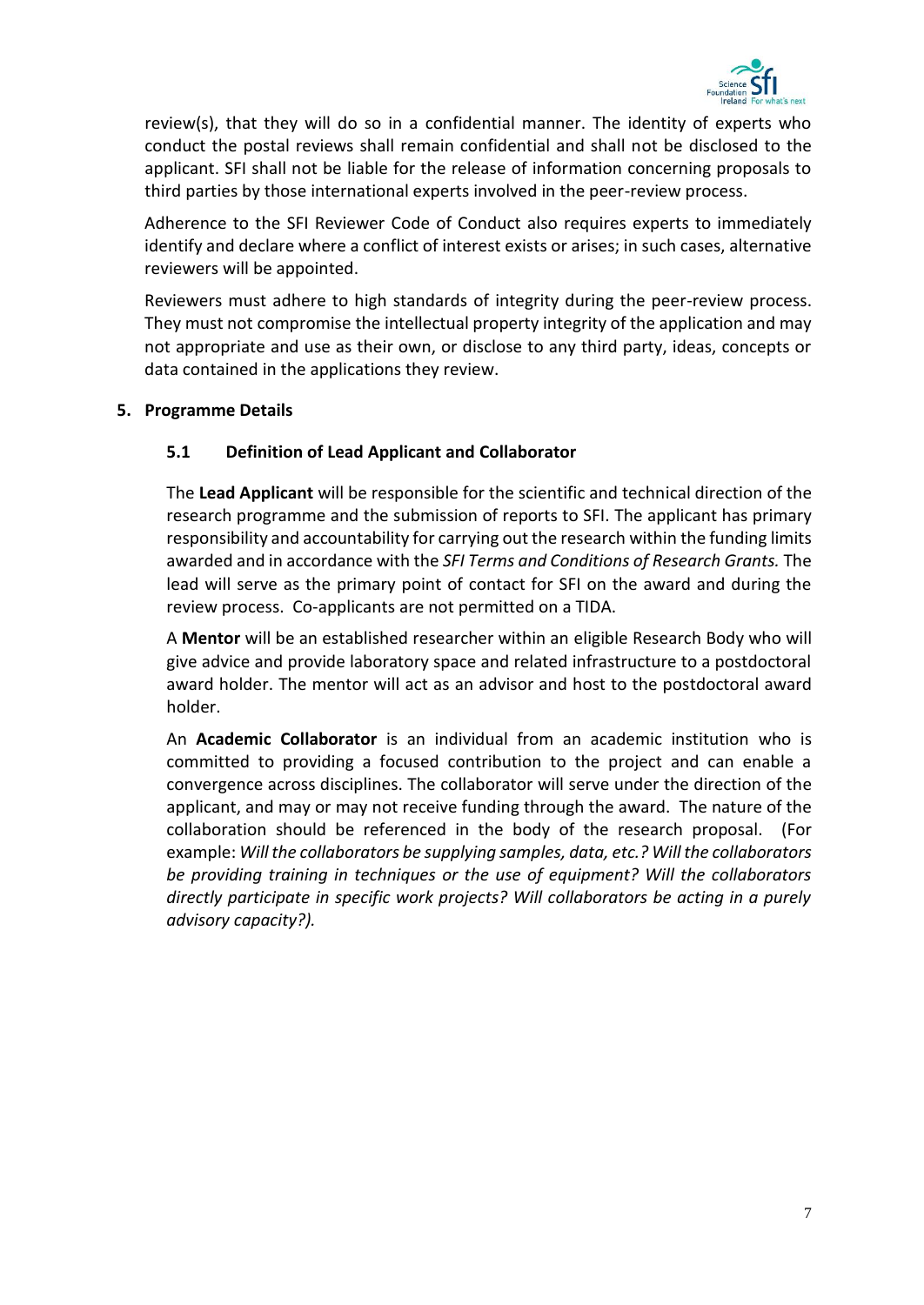

# <span id="page-9-0"></span>**5.2 Eligibility Criteria of Applicant**

Under the TIDA 2018 Programme Call, proposals will be accepted from two different categories of applicant:

- **(A) Independent Investigator** Lead Principal Investigator (PI) or Co-Principal Investigator (Co-PI) on a competitively awarded, internationally peer reviewed research grant secured/active over the last 5 years (2013 – 2018);
- **(B) Postdoctoral researcher** (with a maximum of 8 years' postdoctoral experience) currently funded under a competitively awarded, internationally peer reviewed research grant.

In all cases, the applicant must be:

5.2.1 A member of the academic staff of an eligible Research Body (permanent or with a contract that covers the period of the TIDA),

*or*

5.2.2 A contract researcher with a contract that covers the period of the TIDA (contract may be subject to receipt of the TIDA).

**Research Body submission confirms that the lead applicant meets these criteria and is either a member of the academic staff, a contract researcher, or awaiting appointment as defined above.**

- 5.2.3 The applicant must hold a PhD or equivalent. Please consult the SFI Policy of PhD Equivalence<sup>14</sup> for further information.
- 5.2.4 Applicants who currently hold a TIDA award (i.e. awarded under TIDA 2017 Programme Call) are not eligible to apply. In such cases, TIDA awardees are strongly encouraged to support and mentor a postdoctoral researcher eligible to apply under Category (B). This is in keeping with the objectives of the TIDA programme to develop awareness of entrepreneurship and the commercialisation process; and to encourage movement from academia into enterprise activities. Furthermore, it provides an important opportunity for early-career stage researchers to gain experience in the management of an award.
- 5.2.5 Applicants who were awarded a TIDA prior to the 2017 Programme Call may be eligible to apply to the current call provided all eligibility criteria are met. However, they must clearly highlight in the proposal how the current TIDA application differs from any previous TIDA applications. In particular, applicants should outline the current technological and commercial development of their most recent TIDA. In the case where an applicant is seeking funding to continue work developed as part of a previous TIDA project, the applicant must outline how all milestones were met in the previous project and justify the rationale to receive funding in the current call.

-

<sup>14</sup> [http://www.sfi.ie/resources/PHD-equivalence-policy\\_Final\\_June\\_2016.pdf](http://www.sfi.ie/resources/PHD-equivalence-policy_Final_June_2016.pdf)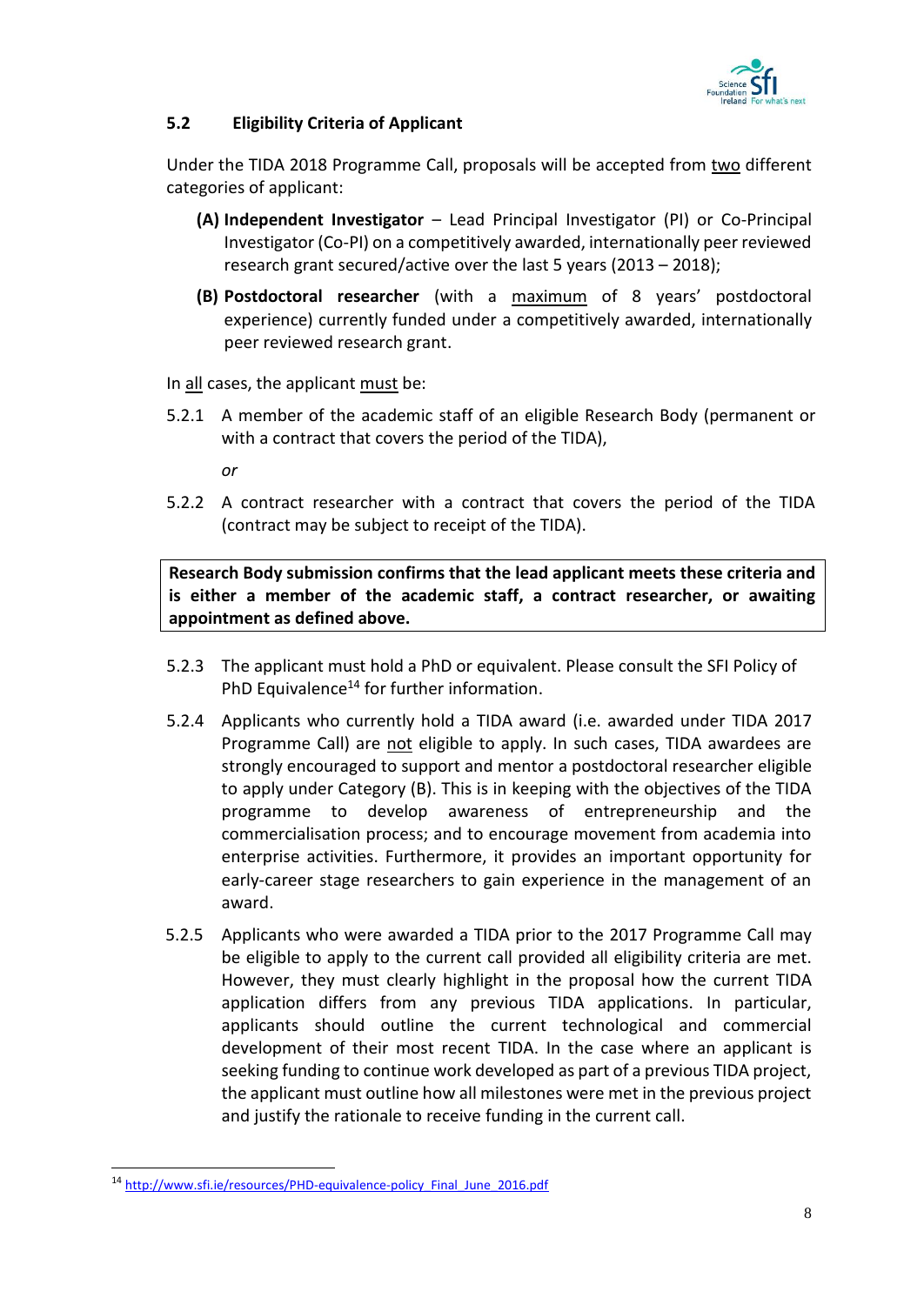

- 5.2.6 Only one application per person is allowed.
- 5.2.7 Only one application per award is allowed with the exception of the SFI Research Centre programmes (see below: SFI Funded Investigators).

# **(A) INDEPENDENT INVESTIGATOR**

• The applicant must be/have been Lead Principal Investigator (PI) OR Co-Principal Investigator (Co-PI) on a competitively awarded, internationally peer reviewed research grant secured/active over the last 5 years (2013-2018). Awards which only include the salary of the PI and not research-team costs (i.e., salary for team member(s), consumables, etc.) are ineligible as they are not regarded as independent research grants. In addition, awards of short duration (i.e., less than 12 months), travel grants or fellowships are also not considered to be independent research grants. Awards which expired before January  $1<sup>st</sup>$  2013 may not be used to meet this eligibility criterion.

This includes applicants who hold or have held within the past 5 years an SFI award as Lead Principal Investigator (PI) or Co-Principal Investigator (Co-PI) under the following programmes<sup>15</sup>: PI, SFI IvP Awards and Projects, PICA, RFP, Strategic Partnerships, SRC, CSET, SFI Research Centres, Stokes, Research Professor, PIYRA, SIRG, CDA, Charles Parsons, Mathematics Initiative, US-Ireland (excluding US-Ireland planning grant holders), SFI-Royal Society University Research Fellowship. Applicants who have only held awards which expired before January  $1<sup>st</sup>$  2013 are not eligible to apply under this condition.

• In the case of large collaborative EU framework projects, a Co-PI/work package leader is eligible to apply provided he/she meets all other eligibility criteria and are the lead PI for their institution. Please note that you may be required to provide evidence of your role in any such projects. As evidence, SFI may request the Research Office of your Host Research Body to provide it with details of the project to satisfy the Foundation of the applicant's role and that research has been undertaken as part of the project. If this evidence is not satisfactory then the Foundation may disregard the inclusion of this project which may in turn, make the application ineligible.

#### **Note: SFI Funded Investigators**

1

- For SRCs, CSETs, SFI Research Centres and other large-scale awards, SFI Funded Investigators are no longer recognised as a special category of applicant. As such, SFI Funded Investigators are eligible to apply under Category (A) provided all eligibility criteria are met.
- The applicant must be senior author on at least three international peer-reviewed articles. Only original research publications, and not review articles, are

<sup>&</sup>lt;sup>15</sup> For information on eligibility of awards not currently listed, applicants should contact SFI at [TIDA@sfi.ie](mailto:TIDA@sfi.ie) prior to the deadline for proposal submission.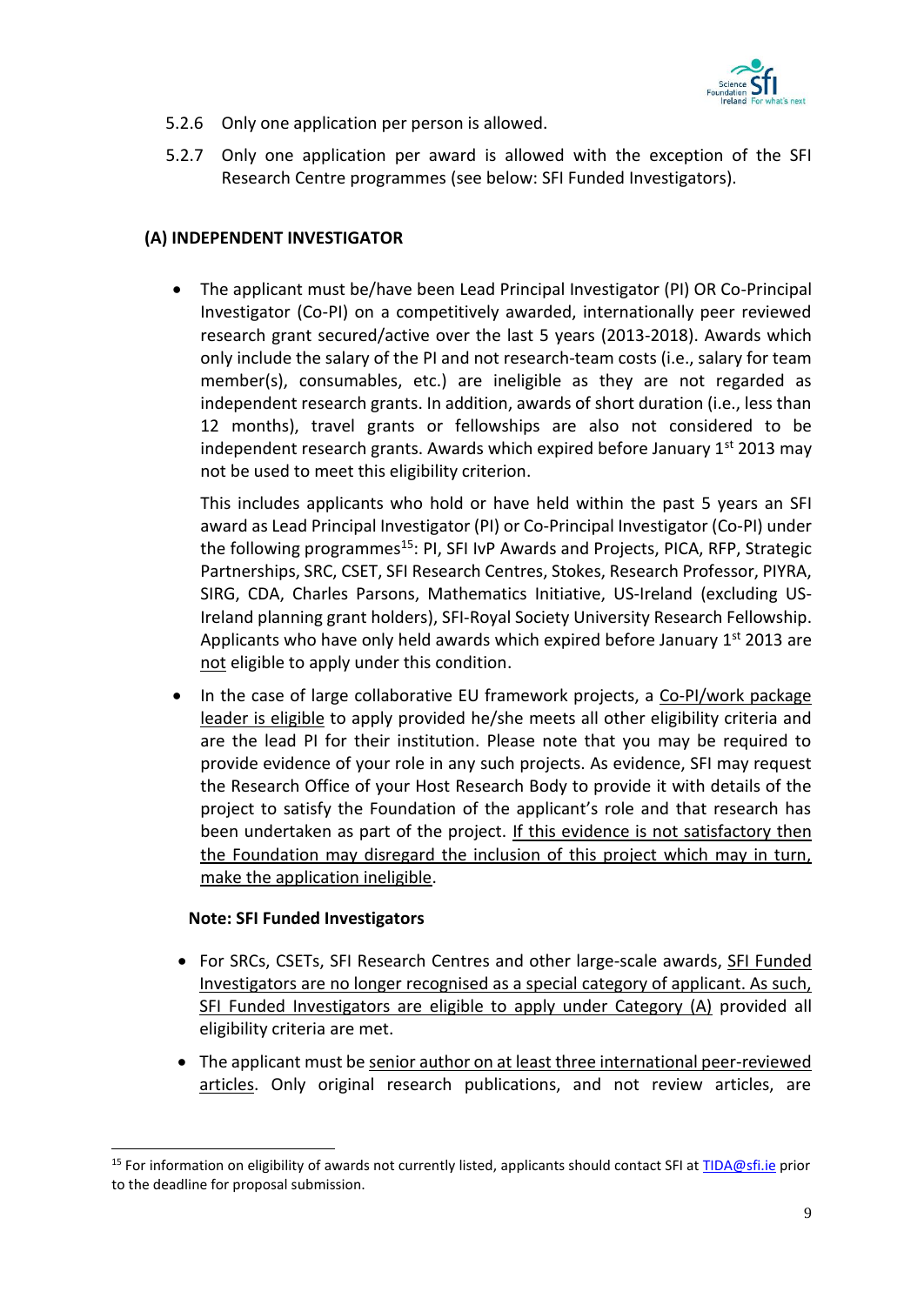

acceptable. Please consult the accompanying FAQs regarding the definition of "senior author".

# **(B) POSTDOCTORAL RESEARCHER**

One of the objectives of the TIDA programme is to encourage movement from academia into enterprise activities. In order to achieve this objective, applications are accepted from postdoctoral researchers who are interested in leading a TIDA and who, at the time of application, are funded under a competitively awarded, internationally peer reviewed research grant. The postdoctoral researcher will be able to request a contribution toward their own salary as part of the budget request. Interested postdoctoral researchers who will be coming to the end of an existing contract before the end of 2018 are particularly encouraged to apply. This provides the postdoctoral researcher with the opportunity to transition to the TIDA and to lead and focus solely on the TIDA for the duration of the award.

- The applicant must not have more than eight years of research experience beyond the PhD or equivalent (i.e., those who graduated after 2010 are eligible to apply). Allowances will be made for documented leave, including maternity leave, paternity leave, parental leave, military service, sick/disability leave, time spent in industry and carer's leave.
- The applicant must currently be funded under a competitively awarded, internationally peer reviewed research grant and work under the guidance of the Lead Principal Investigator (PI) or Co-Principal Investigator (Co-PI) on the award.
- The applicant must be endorsed by the Lead Principal Investigator (PI) or Co-Principal Investigator (Co-PI) on the award in the form of a Letter of Support. This Letter of Support must indicate that the PI/Co-PI endorses the applicant and must confirm that the PI/Co-PI has agreed to act as mentor (see Section 5.1) to the applicant and to allow the applicant to carry out research within their laboratory space for the duration of the TIDA.

**Note:** The title, identification code and awarding body of the grant under which the Category (B) applicant is funded must be included in (i) the Letter of Support from the mentor AND (ii) the CV of the mentor uploaded to SESAME as part of the application (see Section 5.5).

- The applicant must be an author on at least three internationally peer reviewed articles and must be senior author on at least one internationally peer reviewed article. Only original research publications, and not review articles, are acceptable. Please consult the FAQs regarding the definition of "senior author".
- The applicant must not hold or have held a competitively awarded, internationally peer reviewed research award of greater than one-year duration.
- An applicant who currently holds a competitive internationally peer reviewed postdoctoral fellowship (e.g. IRC Fellowship) may apply under Category (B)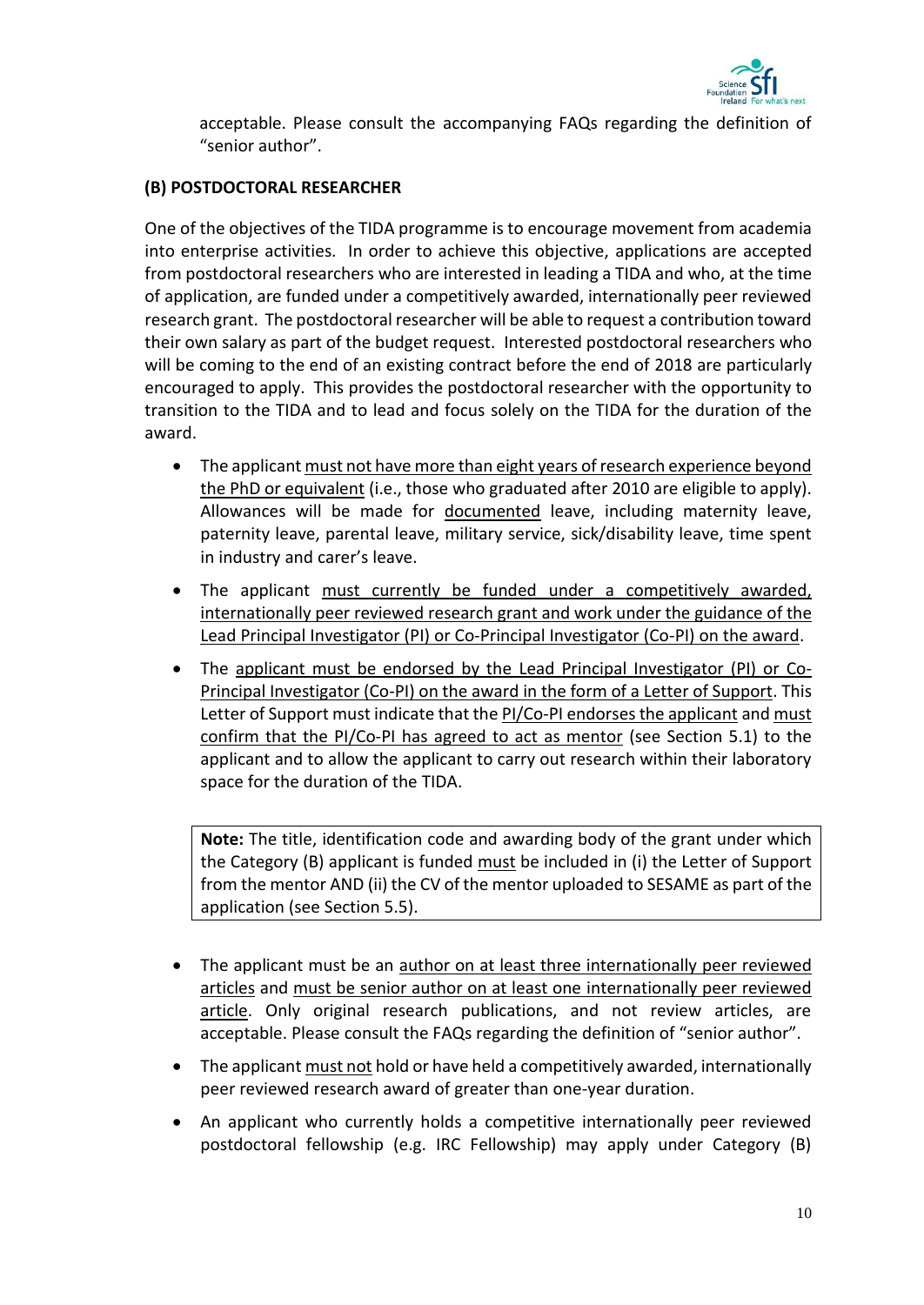

provided that all eligibility criteria are met, and they can dedicate 100% of their time to the TIDA award, if successful.

- The applicant must not hold a faculty position at the time of application.
- The applicant must be committed to work solely on the TIDA for one year and may not hold another concurrent award.
- The Research Body must confirm that the applicant meets the above criteria and must also provide assurance that the space and infrastructure to carry out the proposed research are available for the duration of the award.

**Where an applicant fails to meet the eligibility criteria outlined above, the application will be deemed ineligible and will not be accepted for review.**

# <span id="page-12-0"></span>**5.3 Funding**

-

Applications may be submitted for a TIDA up to a maximum of **€100k** direct costs for **a period of 12 months**. Eligible costs include:

- Materials, consumables and travel.
- Access charges may be sought for use of infrastructure where SFI pre-approved access charge plans are in place.
- SFI offers a place on the Spark Pre-Accelerator as an optional but strongly recommended part of the TIDA programme. Depending on the number of successful applicants, multiple courses may be run during the year. Logistical details will be made available once the awards have commenced. The list of indicative course modules is shown in Appendix B. Note that appropriate justification for attendance at the entrepreneurship training course should be provided in the budget justification section of your application.

Participation in the Spark Pre-Accelerator is only permitted for the PI and, where applicable, other team member(s) directly funded as part of the award.

**Where the applicant is (A) Independent Investigator, they may not apply for their own salary but are permitted to apply for the following staff costs** (In all cases below, please consult the SFI Grant Budget Policy<sup>16</sup>).

- o Stipends and Fees to support an MSc student for up to 12 months subject to the condition that MSc students must be registered by the end of June 2018 at the latest.
- o Contribution to salary of a Research Assistant.
- o Contribution to salary of a Postdoctoral Researcher.

**Where the applicant is (B) Postdoctoral Researcher, they are not eligible to hire additional staff but may apply for funding to support their own salary, on a full-time basis, for the duration of the TIDA.** 

<sup>16</sup> <http://www.sfi.ie/funding/sfi-policies-and-guidance/budget-finance-related-policies/>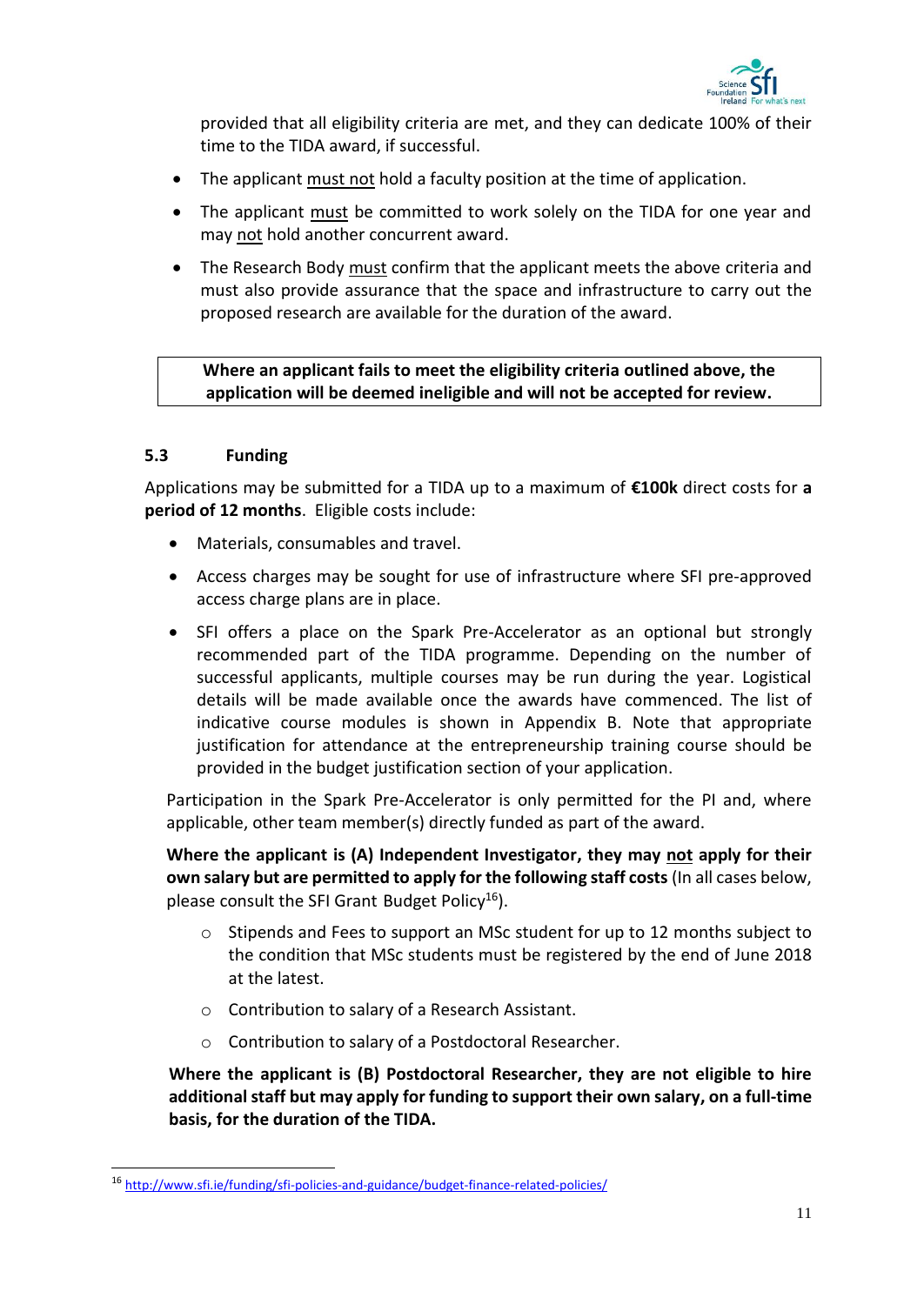

In addition to direct costs, SFI also makes an indirect or overhead contribution to the host research body, which is reflected as a percentage (30%) of the direct costs (excluding equipment). Overheads are payable as a contribution to the Research Body for the indirect costs of hosting SFI-funded research programmes and are intended to enable the research body to develop internationally competitive research infrastructure and support services.

#### <span id="page-13-0"></span>**5.4 Submission**

# **Proposals will only be accepted through SESAME, SFI's online grants and awards management system.**

Access to SESAME is controlled by staff at the Research Office of your Host Research Body. Please follow your internal organisational process to request this access.

Once you have been registered by your Research Office, **you will receive an email** containing:

- 1. Username
- 2. Password
- 3. SFI PIN number
- 4. SESAME website address

Your **username** and **password** are needed to log in to SESAME.

**SFI's grants and awards management system, SESAME,** is accessed using the Internet; no additional software needs to be installed. You can access SESAME online from any location. The configuration of some browsers and internet infrastructure (pop-up blockers, firewalls, etc.) can restrict an individual's access to the internet and as a result to the SESAME system. If you are having any such difficulties, please contact your organisation's IT support team.

**The SESAME system is accessed using the following Internet address:** [https://grants.sfi.ie](https://grants.sfi.ie/)

Please see the SESAME Users Guides<sup>17</sup> for more detailed information.

#### **SESAME enables:**

-

- Individual researchers to apply online for SFI grants.
- Host research bodies to review and authorise all applications.

**Once submitted by the host research body to SFI through SESAME, an application cannot be withdrawn** and subsequently modified for resubmission in the same call, regardless of the date of submission.

<sup>17</sup> <http://www.sfi.ie/funding/award-management-system/>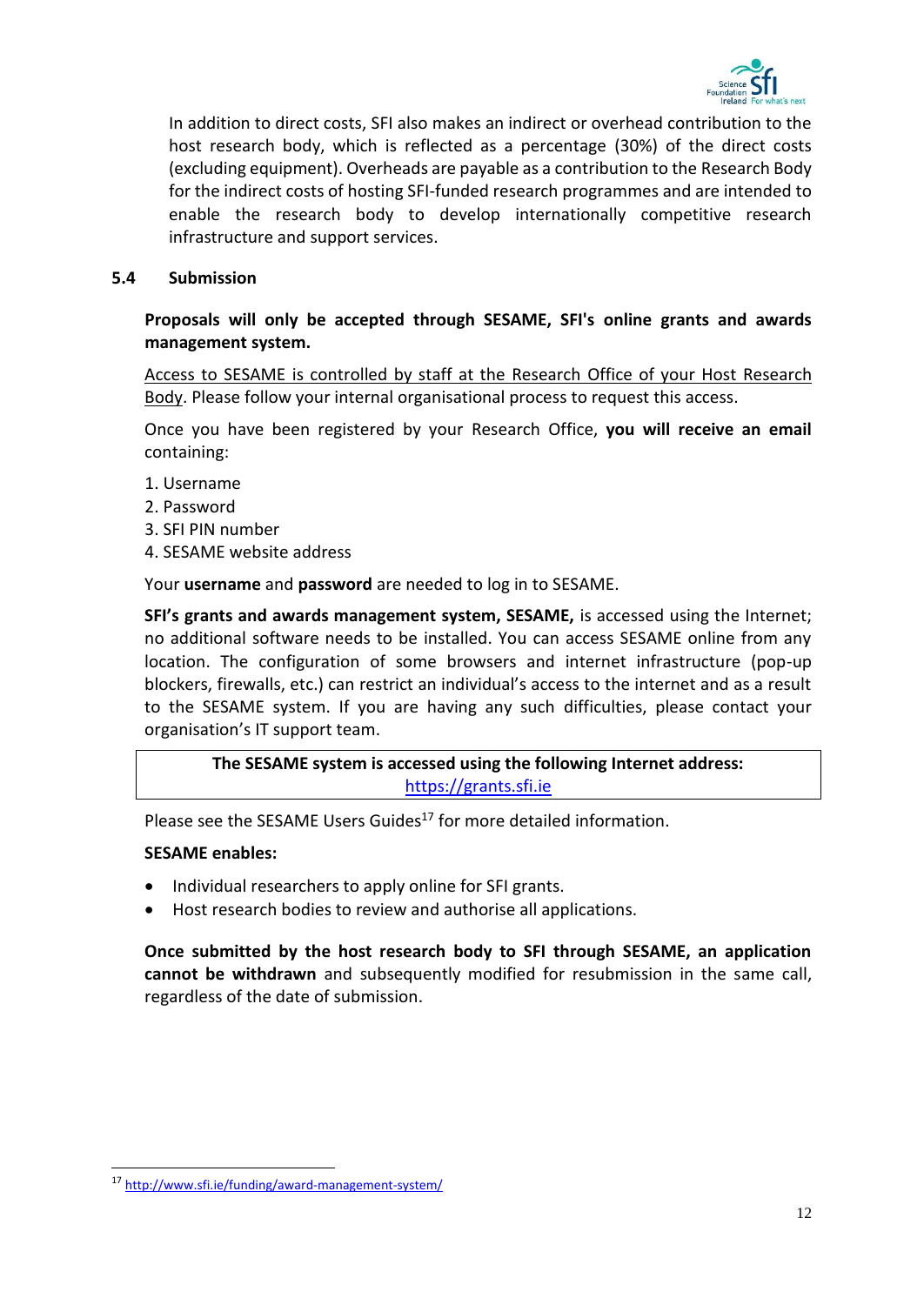

# <span id="page-14-0"></span>**5.5 Application Procedure**

# **Abstract Sheet**

Researchers intending to act as a Lead Applicant on a proposal must first contact the Research Office of their Host Institution and provide preliminary information through a completed version of the Abstract Sheet found in Appendix D of this call document. This sheet provides a provisional title for the proposal and a brief scientific abstract (max. 200 words) that describes in high-level detail the main objectives of the research to be carried out.

Research Offices must provide SFI with a list of the Lead Applicants from their institution, and the associated titles and abstracts (using the Excel template linked on the TIDA webpage) by email [\(TIDA@sfi.ie\)](file://///SFI-FILESERVER/Shared/SFI/PE&IA/Programme%20Documents/TIDA/TIDA%202018/Launch%20Pack/Call%20Document/TIDA@sfi.ie) no later than the 30<sup>th</sup> May 2018, 13:00 Dublin Local Time. Details regarding Mentors and Academic Collaborators are not required at this stage. Research Offices are strongly encouraged to liaise with their corresponding Technology Transfer Offices (TTOs) during this process.

**The abstract requested is mandatory and is required by SFI for planning purposes. No assessment of the eligibility of applicants or proposals will be carried out at this stage.**

**The detail in the abstract may be modified when completing the proposal to this call. However, SFI expects the details in the proposal to be consistent with the preliminary information submitted to the host institution Research Office. SFI reserves the right to withdraw applications where the preliminary information differs significantly from the proposal.**

**Only Lead Applicants that have submitted an Abstract Sheet through their host institution Research Office will be permitted to submit a proposal to the call. Any information submitted directly to SFI, and not through the host institution Research Office, will not be accepted, and submission of a proposal will not be permitted.**

#### **Full Proposal**

-

Full proposals must be submitted online through SESAME to SFI by the Research Office of the lead applicant's research body before the call deadline.

Applicants must ensure that their SESAME Researcher Profile is linked to an ORCID iD before an application can be submitted.

Applicants should follow carefully the instructions below and in the SESAME Users Guides<sup>18</sup> to complete the various sections of the application. In addition, a checklist of requirements is provided in Appendix C of this call document.

<sup>18</sup> <http://www.sfi.ie/funding/award-management-system/>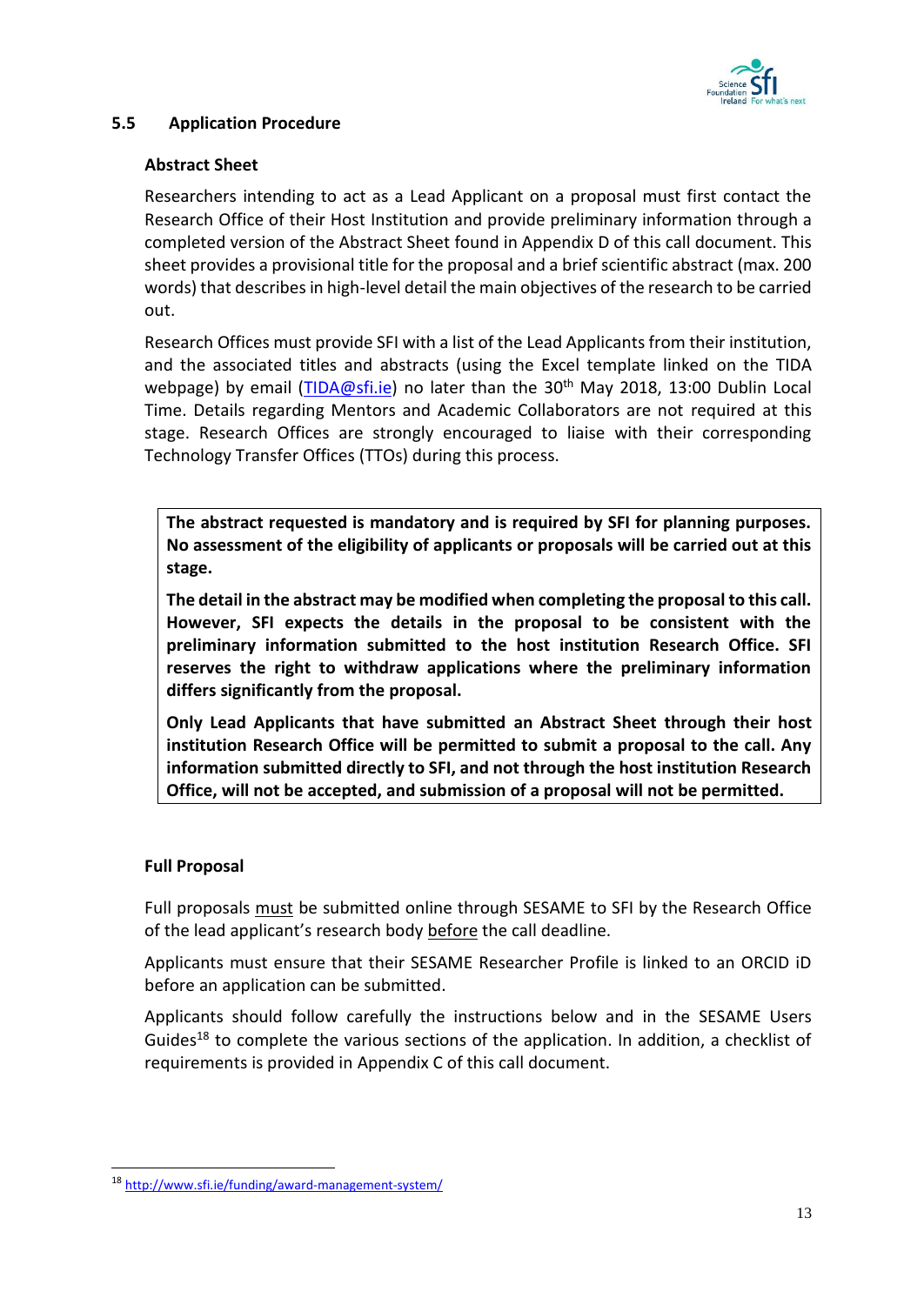

# **Full proposal submission requirements:**

- All text in uploaded PDFs should be provided in Times New Roman font, or similar, with minimum font size of 11, and at least single-line spacing as well as a minimum margin size of 2.5cm. Text in diagrams may be in any clearly legible font.
- Uploads in SESAME must be submitted in Adobe or Microsoft PDF format only.
- The number of pages in uploads must not exceed the specifications for any given section. Applications that do not comply with these requirements will be deemed ineligible and will be returned without review.
- Appendices or other unsolicited documentation are not permitted. Applications that include such unsolicited documentation will be returned without review.
- The currency to be used is the euro  $(\epsilon)$ .
- File sizes of attachments should be less than 5MB.

**Full proposals must be submitted online through SESAME to SFI by the Research Office of the lead applicant's Research Body in advance of the call deadline.**

**Applications not adhering to these requirements, or with incomplete content, will be deemed ineligible and will not be accepted for review, regardless of the date of submission.**

**It is the responsibility of the applicant to ensure that eligible proposals are received by SFI on, or before, the deadline indicated. In order to safeguard against ineligibility, applicants are reminded to adhere rigorously to the guidelines in the call documentation and to review the proposal document prior to submission in SESAME.** 

**Early submission in SESAME is strongly recommended. Applicants who wait until shortly before the close of the call to upload their proposal for Research Body review and approval prior to the deadline, take serious risk of encountering submission issues. The submit button will cease to be active at the indicated deadline.**

**Applications cannot be withdrawn and subsequently modified for resubmission in the same call**.

# <span id="page-15-0"></span>**Step 1: Eligibility Questionnaire**

Applicants will be asked to select one of the two options below:

- **(A) Independent Investigator – Lead Principal Investigator (PI)/Co-Principal Investigator (Co-PI)** on a competitively awarded, internationally peer reviewed research grant secured/active over the last 5 years (2013-2018)
- **(B) Postdoctoral researcher** (with a maximum of 8 years' postdoctoral experience) currently funded under a competitively awarded, internationally peer reviewed research grant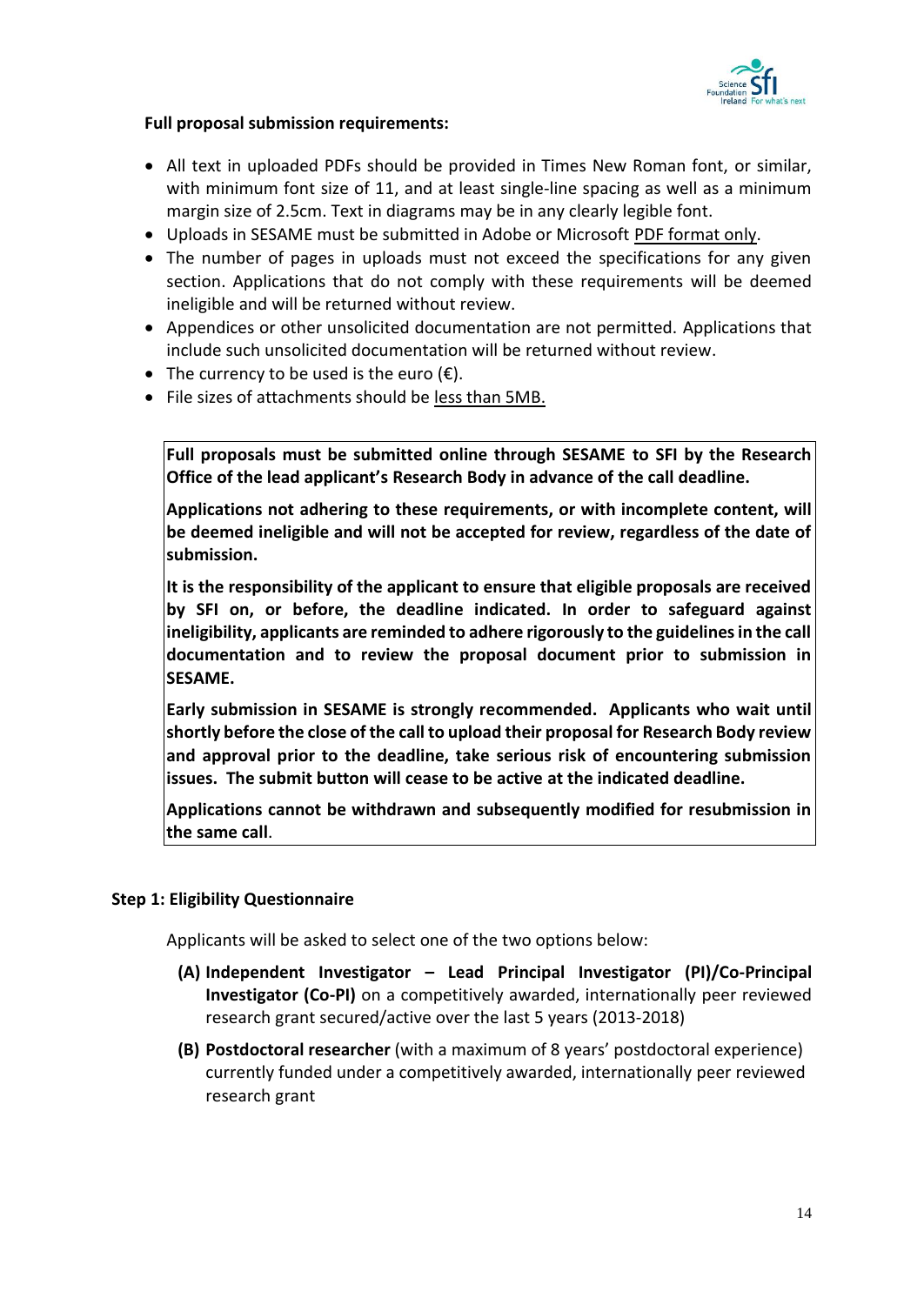

The appropriate set of relevant eligibility questions will then appear for completion.

Category (A) applicants are requested to briefly provide details of any previous funding that has contributed to the current application. In cases where the most relevant award is from SFI, applicants are also requested to provide the award code in the text field provided.

#### <span id="page-16-0"></span>**Step 2: Full Proposal Preparation**

#### **(i) Proposal Summary**

# **(a) Proposal Title (max. 30 words)**

The Research Proposal title should clearly convey the nature of the research to be undertaken, in up to 30 words. Please note that the title should be non-confidential.

# **(b) Duration of Award Requested (In months)**

The duration of the award (in months) should be provided. In the case of TIDA, the duration of the award is always 12 months.

# **(c) Number of Team Members Attending Entrepreneurship Training**

An entrepreneurship training course (Spark Accelerator) is offered as part of the award. Applicants should indicate the number of team members expected to attend this training.

#### **(d) Priority Area**

Please select one of the 14 Refreshed Priority Areas from the drop-down menu as the **Primary Priority Area**, which best describes the proposed research. It is also possible to detail **Secondary Priority Areas** that the research will be relevant to. Alternatively, applicants may select "Other"; in this case, applicants must demonstrate that the proposed research will be of significant industrial relevance and strong economic impact.

#### **(e) Research Area**

Applicants should select a primary and secondary SFI research areas from the dropdown menus, which best describes the proposed research.

# **(f) Alignment with SFI's legal Remit (max. 250 words)**

The applicant must complete a statement (250 words maximum) justifying how their proposed research is aligned with SFI's legal remit. This statement will be used as part of SFI's determination on the eligibility of the application.

#### **(g) Ethical Issues**

All applicants, in particular, those expecting to carry out research involving the use of animals, human participants, biological material or identifiable (or potentially identifiable) data, are required to complete an Ethical Issues Table, which forms part of the application. The Project Proposal section must include a description of the proposed research and methodology relating to the intended animal- and/or humanbased studies. Guidance on the ethical and scientific issues in carrying out such studies is provided on the SFI website.

SFI will require evidence that relevant ethical and regulatory approval has been granted for studies involving human or animal subjects prior to an award commencing.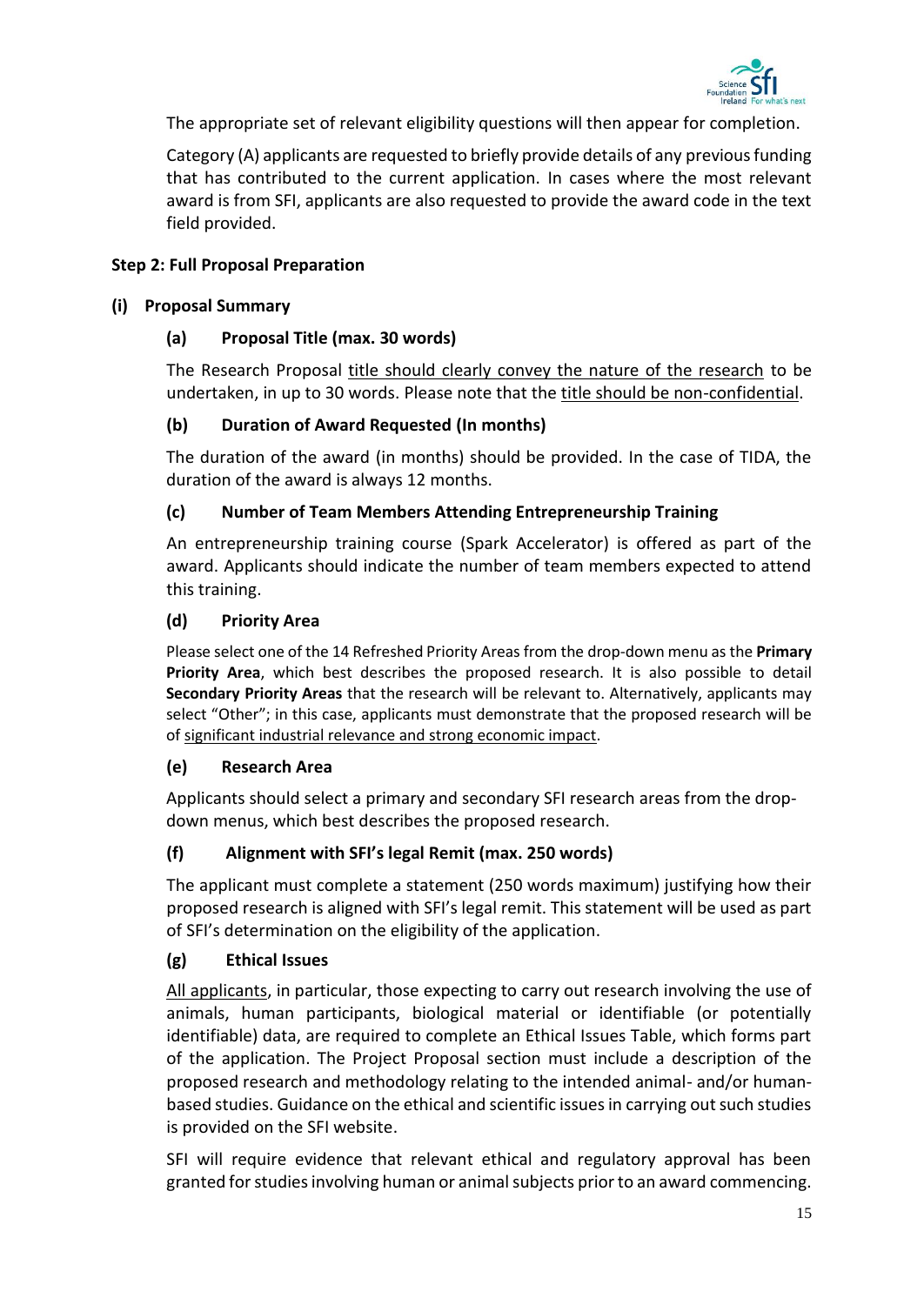

In exceptional cases where such research may not commence until a later stage of an award, SFI may permit submission of ethical and regulatory approvals following the award start date but prior to commencement of the research involving animal and/or human subjects.

#### **Clinical Trials**

**Clinical trials and investigations requiring approval by the Health Products Regulatory Authority (i.e., HPRA) will not be permitted through the TIDA Programme.**

#### **(h) Resubmission Statement**

Applications to any call that are based primarily on previously unsuccessful submissions (following peer review) to any SFI programme must demonstrate that the review comments resulting from the initial application have been taken into account in the preparation of the new submission. Resubmissions that have not clearly taken into account the major comments or concerns resulting from the prior assessment will be withdrawn without review. Please see SFI Policy on Resubmission of Grant Applications for further information.

Applicants must declare whether a new proposal relates to a previously submitted application to any SFI scheme. Where the application is a resubmission, a statement referencing the previous application and explaining the differences must be provided and references to reviewers' comments must be made where relevant. This statement will assist SFI Scientific Staff in the assessment of eligibility of a revised application and will not be shared with reviewers.

#### **(ii) Lead Applicant Details**

#### **(a)Location of Applicant**

Please provide the location of the Lead Applicant at the time of application from the drop-down menu.

#### **(b) Lead Applicant % Commitment to Project**

Please provide the % time commitment of the lead applicant to the project. Note that in the case of applications made under Category (B) this must be 100%.

#### **(c) Lead Applicant CV** - (Upload to SESAME)

A CV of the lead applicant (max. 6 pages) using the template found at the end of this document should be completed and uploaded (see Appendix A)*.* The CV template is also available for download from the TIDA webpage. The CV not only provides information about the applicant's education, employment record and research outputs, but also identifies up to five key achievements in research and impact.

# **(b) Summary information on publication output and supervisory experience to date**

Please provide summary information on the total numbers of publications and supervisory experience to date for the lead applicant.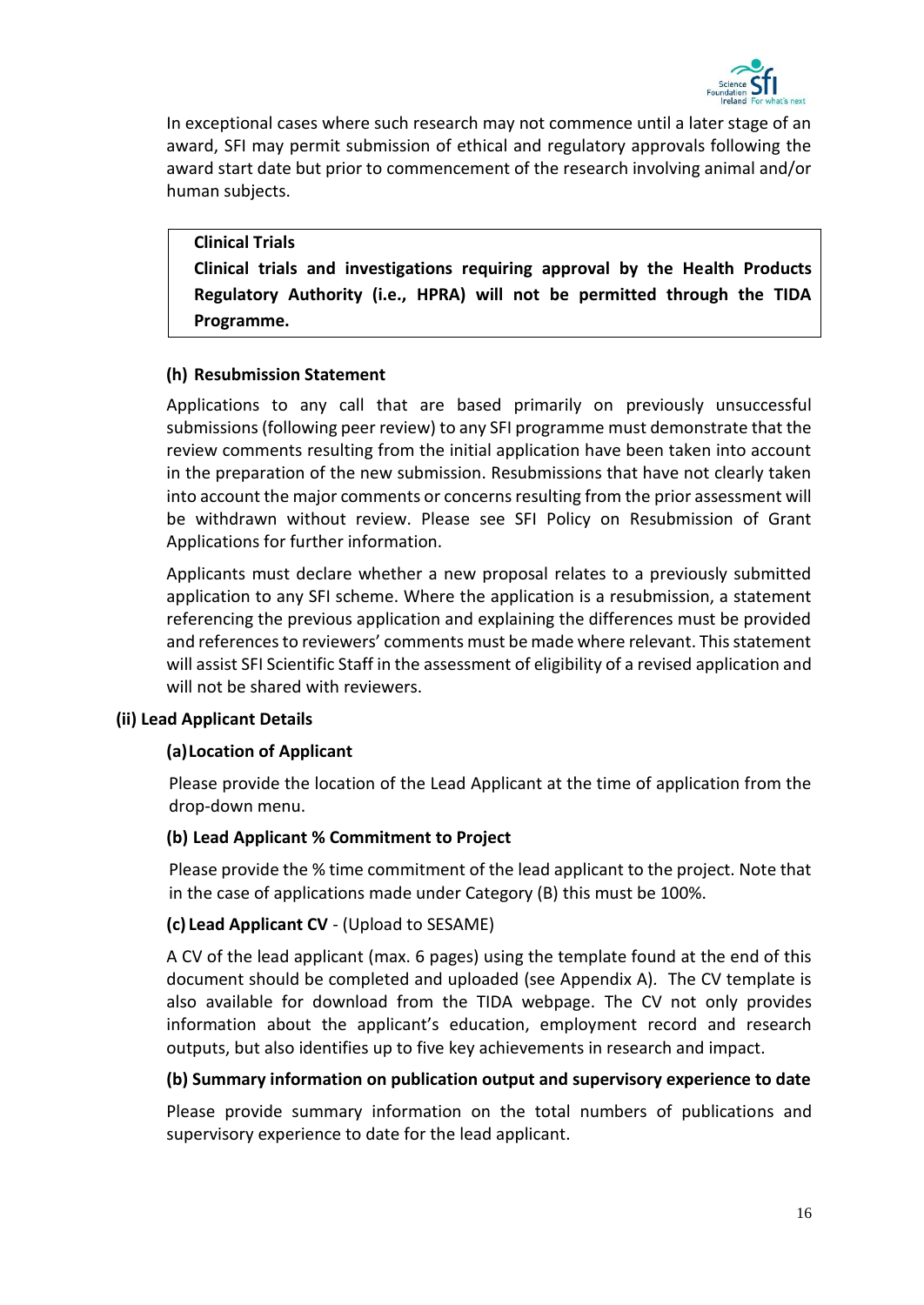

# **(iii) Collaborator(s) Details**

# **Mentor**

Addition of Collaborators (Mentor) Information must be included in this section. Clicking on the "Add" button will open a form into which details about the mentor should be completed. Ensure that "Mentor" is selected in the 'Collaborator Type' drop-down menu. Only one mentor may be assigned in the proposal. Once details regarding the name and institution of the mentor have been added and saved, which is achieved by clicking on the "Save Draft" button at the bottom of the application form, it will be possible to upload the mentor's CV (maximum of two pages) by clicking on the appropriate button. A template is not provided for mentor CVs. Relevant publications for the mentor should be listed, ensuring that the two-page limit is not exceeded.

# **Academic**

Addition of Collaborators (Academic) Information must be included in this section. Include name, contact information and other requested details of academic collaborator(s), if any. Collaborator CVs are not permitted. Any other planned collaborative activities may be briefly described within the main body of the proposal.

**Industry collaborators are not permitted on TIDA applications, although relevant Letters of Support may be included (see this Section Step 2 (ix))**.

# **Conflict of Interest**

**SFI recognises that applicants may have a prior relationship with Industry (e.g., a decisionmaking role in company, such as being the CEO or a major shareholder in the company). In the context of applications submitted to SFI that involve Industry either directly (e.g. as partners or collaborators) or indirectly (e.g. through engagement for concept/market validation), applicants and Research Bodies should manage any potential conflicts of interest. Where a potential conflict of interest exists, SFI requires that it is disclosed by the applicant to the Foundation and Research Body and is managed by the Research Body in accordance with the principles and mandates laid out in the document:** *Inspiring Partnership - the National IP Protocol 2016***.** 19

**Potential conflicts of interest with respect to any Industry partners named in the application should be directly declared within the applicant CV. Furthermore, the Host Research Body Letter of Support (See Section 5.5 (ix)) should contain a description of the institutional policy regarding management of such conflicts.**

# **(iv) Main Body of Proposal**

-

**(a) Keywords** (max. 15 words)

Please list the keywords/phrases from the research discipline or sub-discipline that best describe the research proposed in the application.

<sup>19</sup> <http://www.knowledgetransferireland.com/ManagingIP/KTI-Protocol-2016.pdf>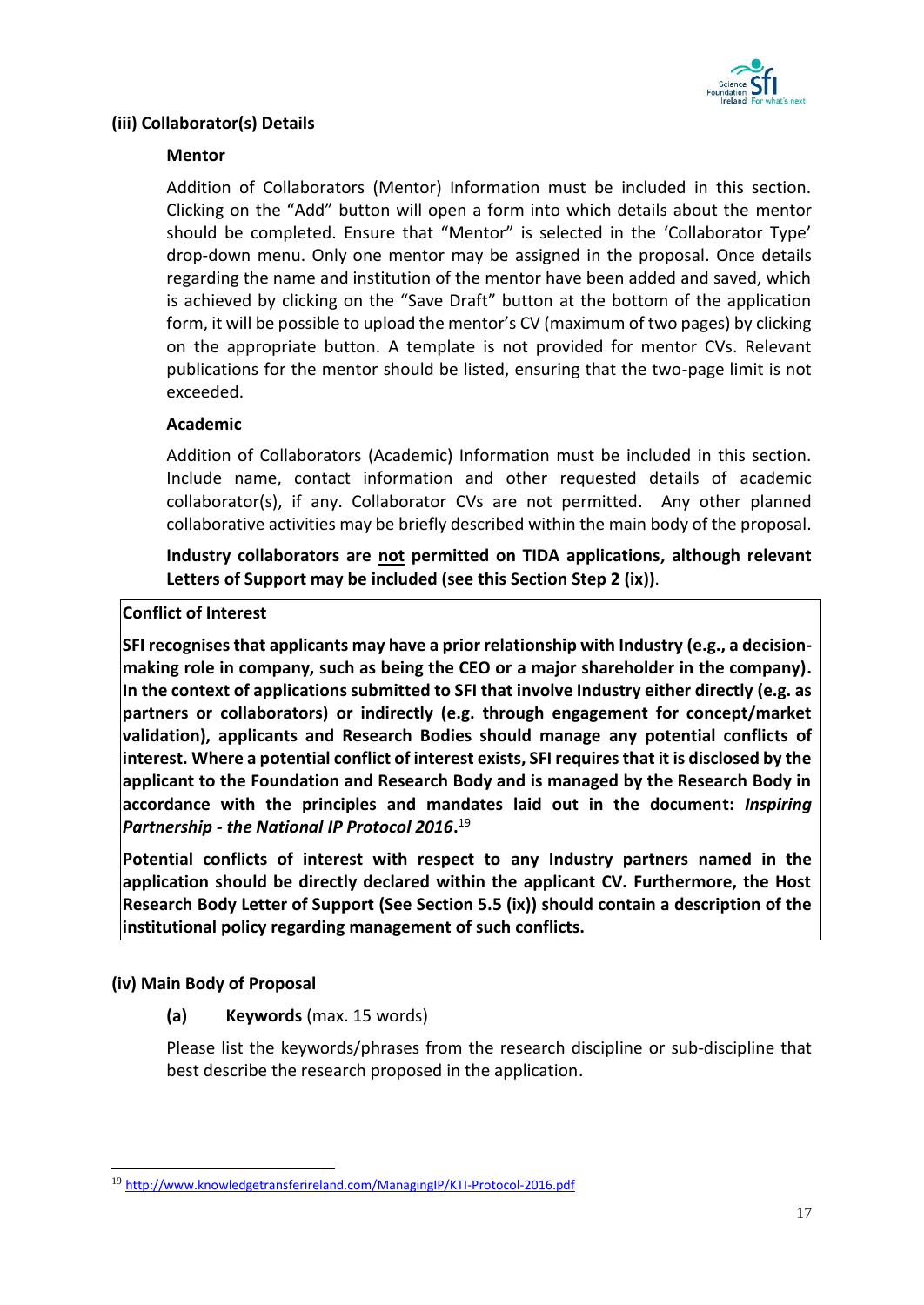

# **(b) Scientific Abstract** (max. 200 words)

This should be a succinct and accurate summary, in technical language, of the proposed work when separated from the application. Confidential information should **not** be included in the Scientific Abstract.

# **(c) Lay Abstract** (max. 100 words)

This should be a succinct and accurate summary in lay, non-technical language of the proposed work when separated from the application. Confidential information should **not** be included in the Lay Abstract.

# **(d) Project Proposal** (max. 6 pages) - (Upload to SESAME)

The project proposal must be at maximum 6 pages in total (excluding references) and must be structured under the following headings and sub-headings:

• **Personal Statement** (max. 1/2 page)

The statement should describe any qualifications, experience (e.g. entrepreneurship), achievements or awards and interests relevant to the application. Applicants are particularly encouraged to describe their ambitions and aspirations for the TIDA.

Importantly, the personal statement may be used by reviewers as part of the overall evaluation process to gain deeper insight into the motivations of the applicant and understand the broader context of their application.

# • **Technical Description**

# **What is the question that this proposal addresses?**

This section should include project objectives and hypotheses, as appropriate. The objectives should be coherent and well planned and should be linked with tangible deliverables that demonstrate the commercial potential of your idea. This section must include supporting data which clearly demonstrates that development has progressed beyond basic proof of principle.

#### **Why is this question significant?**

This section should include the scientific and commercial background for context. Details of the state of the art in the research field should be included (with references). A clear explanation should be given as to why the questions addressed are key ones to addressing the commercial potential. In this context, specific reference should be made to the supporting data.

#### **How will the question be addressed and what are the expected outcomes?**

This section should provide details of the methodology and what achievable outcomes are to be expected. The current stage of development, as indicated by the supporting data should be described, and a description of what is to be achieved during the award should be provided (applicants should as part of the Commercial Opportunity section reference how the proposed technological development will progress any commercial objectives and enable commercial opportunities to be exploited).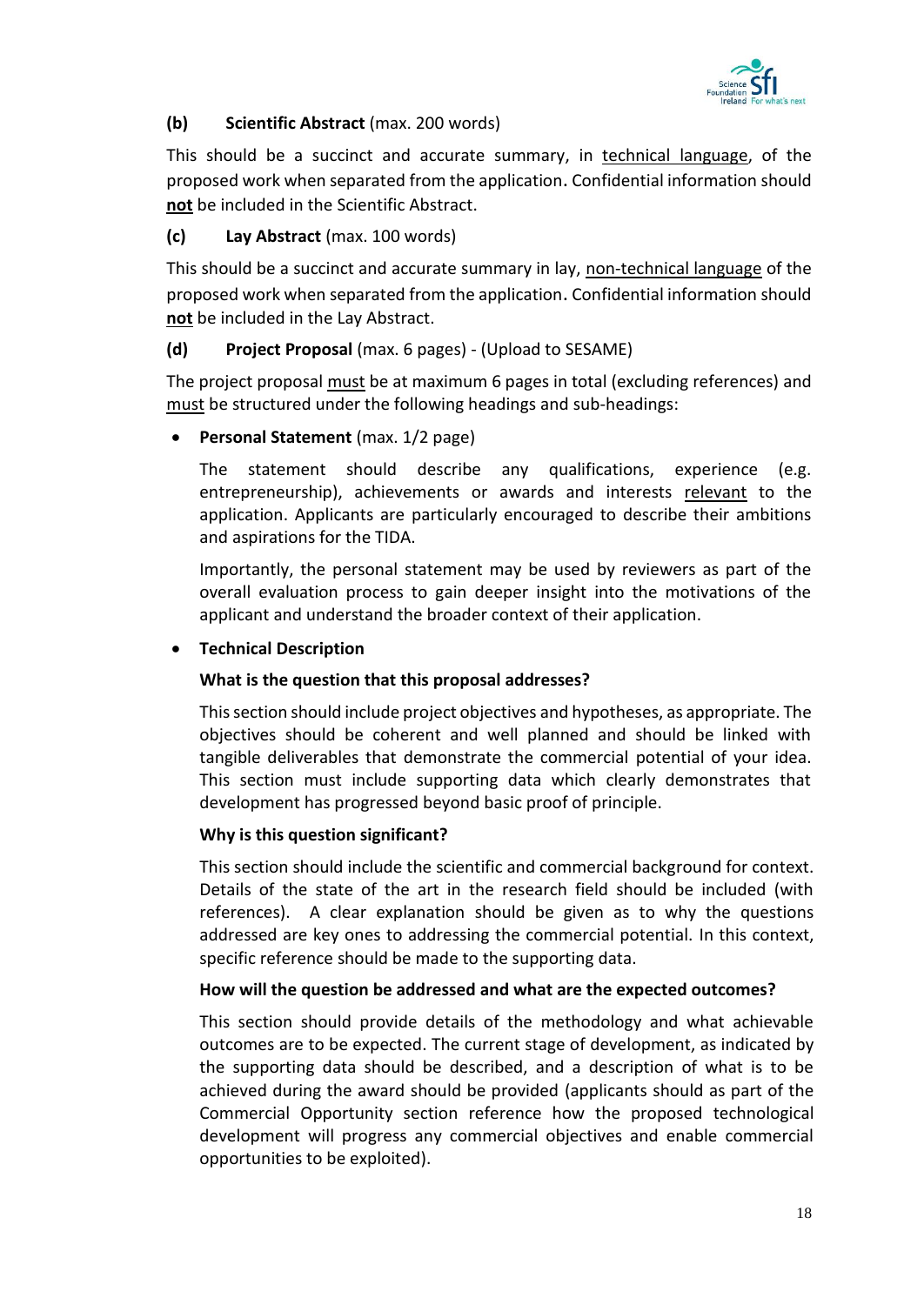

A clear project plan with specific reference to expected timelines, milestones and deliverables for the proposed research must be included. A Gantt chart may be included as part of project plan (applicants should ensure that the chart is clearly legible).

# • **Commercial Opportunity**

# **What is the potential market for your technology?**

This section should include a description of the potential addressable market for the technology, identify the unmet market need and clearly outline how the proposed technology will address this need. A description of how this unmet market need was identified and validated should be provided. In cases where there is disruptive potential, briefly describe the impact of the technology (e.g. how it could drastically alter the way we work and live; or alter how businesses operate and compete).

# **What are the innovative aspects of your technology and how does it compare to competing technologies/products in the market?**

This section should provide details of competing technologies currently in the market that you are aware of. Describe what is novel and innovative about your technology and describe how it is/will be differentiated from existing/competing technologies/products in the marketplace. As part of this description, please outline any potential advantages/disadvantages associated with your technology/product.

#### **How do you propose to commercialise this technology/product?**

Describe a potential route to commercialisation for this technology. In particular, refer to any interactions you have had or intend to develop with industry that may facilitate this process.

In addition, refer to any interactions you have had with your Institution's Technology Transfer Office in relation to the development of a potential route to commercialisation. These interactions should be reflected in the Letter of Support provided by your Institution's Technology Transfer Office. As part of this, describe briefly how you propose to develop this technology and clearly indicate the role of the TIDA in this roadmap. Please also refer to any other funding mechanisms that you could potentially employ to progress this idea following completion of a TIDA project (e.g. SFI/NSF I-Corps@SFI Entrepreneurial Training Programme<sup>20</sup>).

#### **Intellectual Property**

This section should include a brief description of the current status of any IP relevant to the current proposal and future plans to manage IP arising from the proposal. This section should be completed in close consultation with your Institution's Technology Transfer Office.

-

<sup>&</sup>lt;sup>20</sup> <http://www.sfi.ie/funding/funding-calls/i-corps@sfi/index.xml>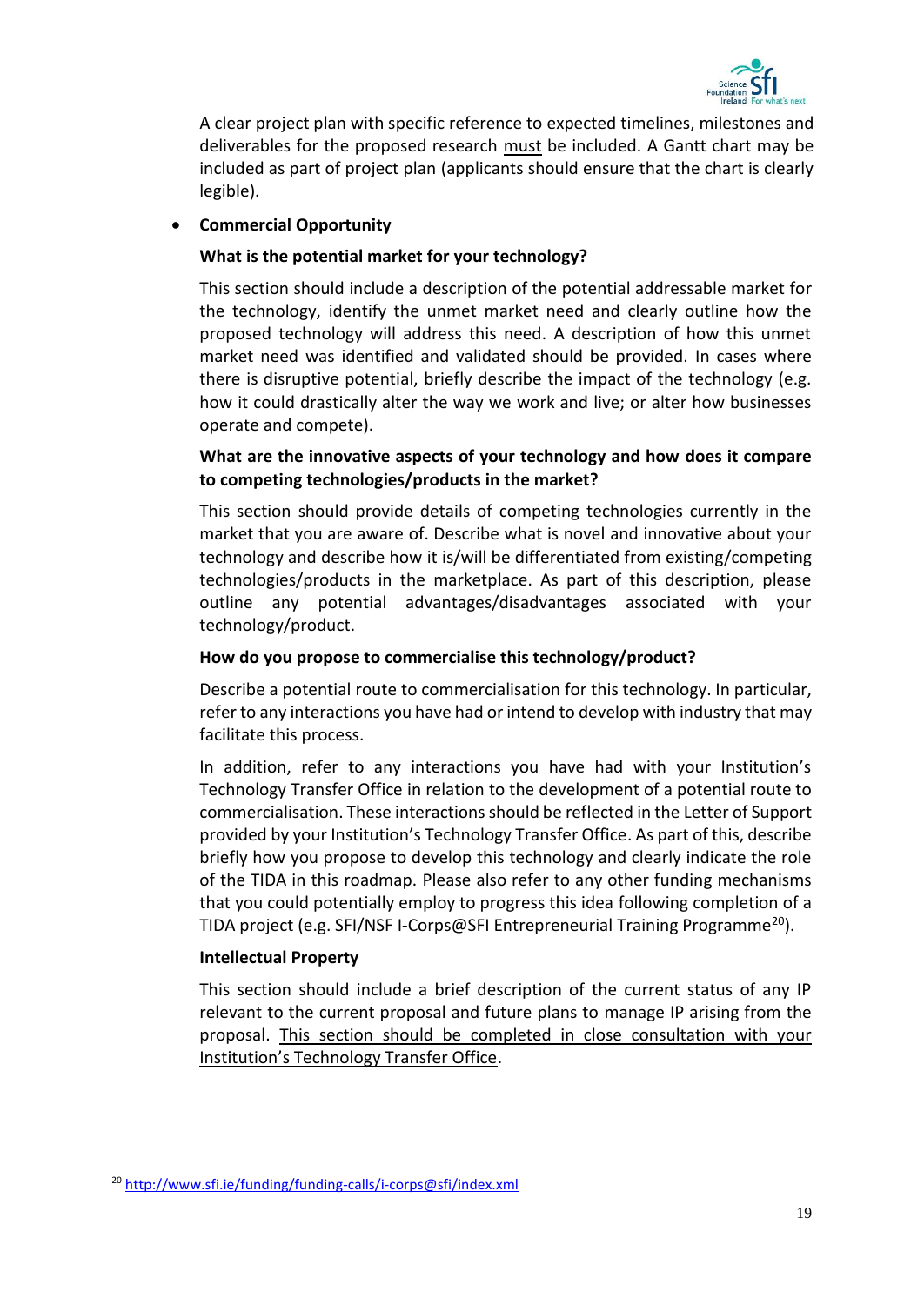

• **If you have held a TIDA previously you must clearly highlight how the current TIDA application differs from previous applications.** 

If the application relates to a previous TIDA, the applicant must outline how all milestones were met in the previous project and justify the rationale for follow on funding within the scope of TIDA.

**(e) References** (max. 1 page)

# **(v) Expired, Current and Pending Support of Applicants**

#### **The lead applicant must report on any expired, current and pending funding**.

- The applicant should include details of any financial support pending or received over the previous 10 years. This should include competitive research funding received from funding agencies (international & national), charities, industry, etc.
- The applicant must include details of any financial support from another body *currently provided*, or *currently being sought*. SFI will not support research programmes currently being funded by another source.
- For each current and pending grant listed, the applicant should provide a brief description of the research. Applicants must also indicate their percentage time commitment to these other projects, as a function of 100% of their total working time.
- For pending grants, please include the expected decision date in the description box.
- For grants for which the applicant is/was contractually responsible (expired or current), the applicant must indicate the funding source, the value of the grant  $(\epsilon)$ , the grant number, and the duration. The grant specific website, where possible, should also be provided in the description box.
- For collaborative expired and current grants where the applicant is not the sole grant-holder, indicate the funding source, whether the applicant is the PI, or Co-PI, name the other partners on the grant, state the total value of the grant  $(\epsilon)$  and the amount of the grant  $(\epsilon)$  allocated in the applicant's name, state the grant number, and the duration. The grant specific website, where possible, should also be provided.
- If the applicant is solely a collaborator on a collaborative research project, the grant should not be included here.
- The portion of research funding that you claim in your name must be an accurate and a fair reflection of your responsibility in the projects listed and must be verifiable as such. SFI may conduct audits to verify such claims and reserves the right to reject proposals where the above principle of proportionality is not observed.
- This section of the proposal will be reviewed as part of the applicant's track record. Applicants with extremely large numbers of expired grants over the previous ten years may be selective with which funding grants to include in this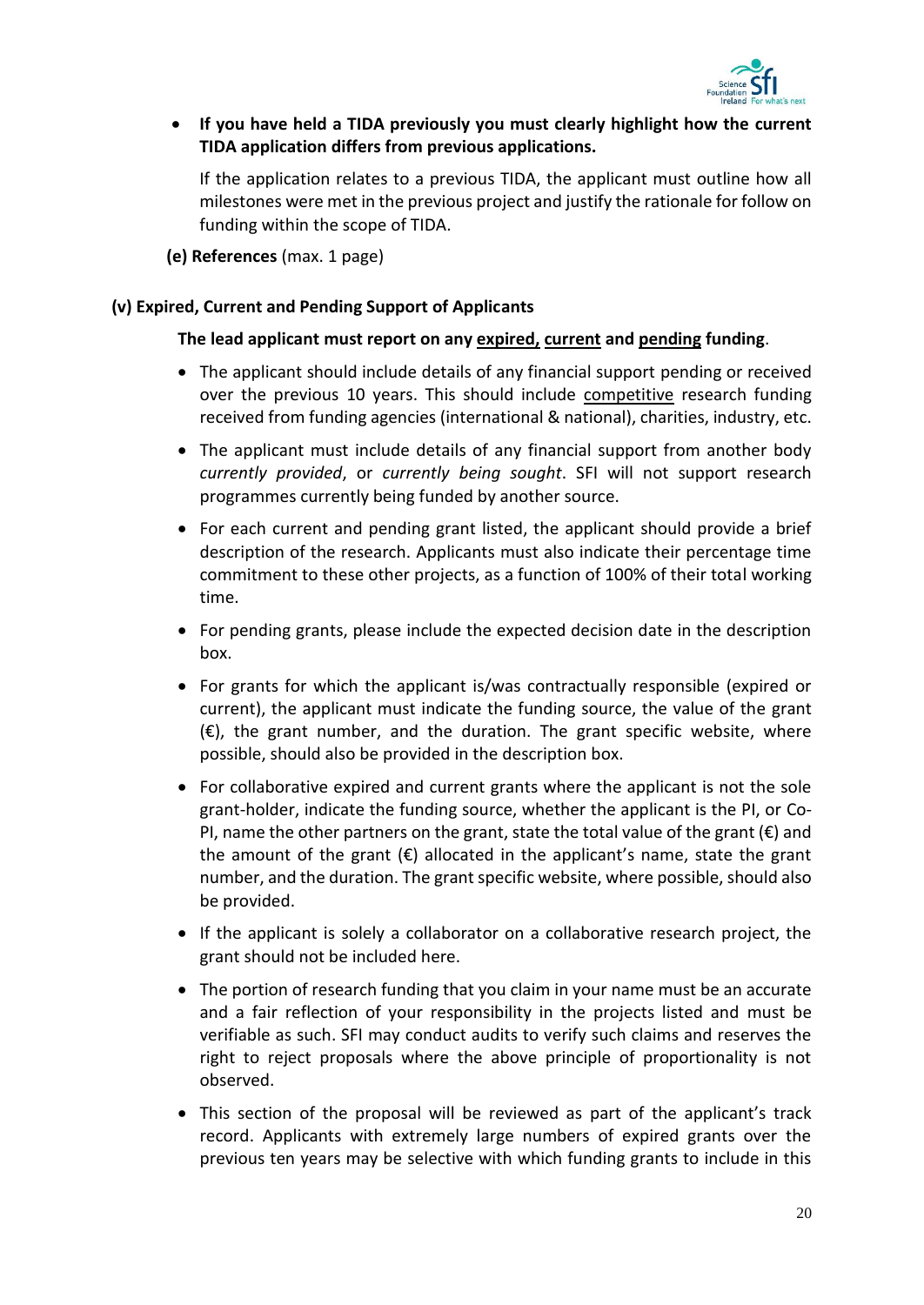

section. The most prestigious grants and those most relevant to the proposed research should be included.

**Research funding may be added directly to the application or added from the applicant's profile (see SESAME Users Guides<sup>21</sup>). If this section is left blank it will indicate that the applicant has NO expired, current or pending funding.**

The applicant must complete the textbox detailing potential overlap between current and pending funding and the proposed research in this application. For each current and pending grant listed above, the applicant must clearly indicate any scientific overlap with this application, referring only to overlap in content.

# **(vi) Proposed Budget**

Please note that the **Budget Table** for completion by the applicant(s) is located at the end of the full proposal application in SESAME.

The costs eligible for grant support by SFI are those costs which can, uniquely and unambiguously, be identified with the proposed research programme. Applicants must give details of all relevant costs, including staff, equipment, materials travel and training. Ensure that the final total provided includes all costs requested from SFI. All grants are made directly to the lead applicant's research body. Please also refer to the **SFI General Terms and Conditions<sup>22</sup>** and also the **SFI Grant Budget Policy<sup>23</sup>** .

**See notes for completion in the SESAME Users Guides<sup>24</sup> and within SESAME.**

# **a) Staff: Salaries and benefits**

Please refer to the SFI Grants Team Member Budgeting Scale<sup>25</sup> and note that the 'Cost to Grant' figures in these scales include the 20% employer's pension. Please note that the submission of an application by the host Research Body must only take place once salaries requested have been approved and justified.

See Section 5.3 for details on allowable salaries and benefits under the TIDA Programme.

# **b) Equipment**

1

Details of all requested equipment necessary for the research programme should be itemised. Requests for large pieces of equipment should not be included in the proposal. Small equipment of a value of **less than €2,000** should be included in the materials and consumables section. The exception to this is costs associated with computers/laptops, which must be listed in the equipment section regardless of cost. If funding for computer cluster resources is requested, justification must be given as to why national high-performance computing facilities cannot be used for the purposes of the project.

<sup>21</sup> <http://www.sfi.ie/funding/award-management-system/>

<sup>&</sup>lt;sup>22</sup> <http://www.sfi.ie/funding/sfi-policies-and-guidance/sfi-general-terms-and-conditions/>

<sup>23</sup> <http://www.sfi.ie/funding/sfi-policies-and-guidance/budget-finance-related-policies/>

<sup>24</sup> <http://www.sfi.ie/funding/award-management-system/>

<sup>25</sup> [http://www.sfi.ie/funding/sfi-policies-and-guidance/budget-finance-related-policies/1.-SFI-Team-member](http://www.sfi.ie/funding/sfi-policies-and-guidance/budget-finance-related-policies/1.-SFI-Team-member-scales_amendments_January-2018_Final.pdf)[scales\\_amendments\\_January-2018\\_Final.pdf](http://www.sfi.ie/funding/sfi-policies-and-guidance/budget-finance-related-policies/1.-SFI-Team-member-scales_amendments_January-2018_Final.pdf)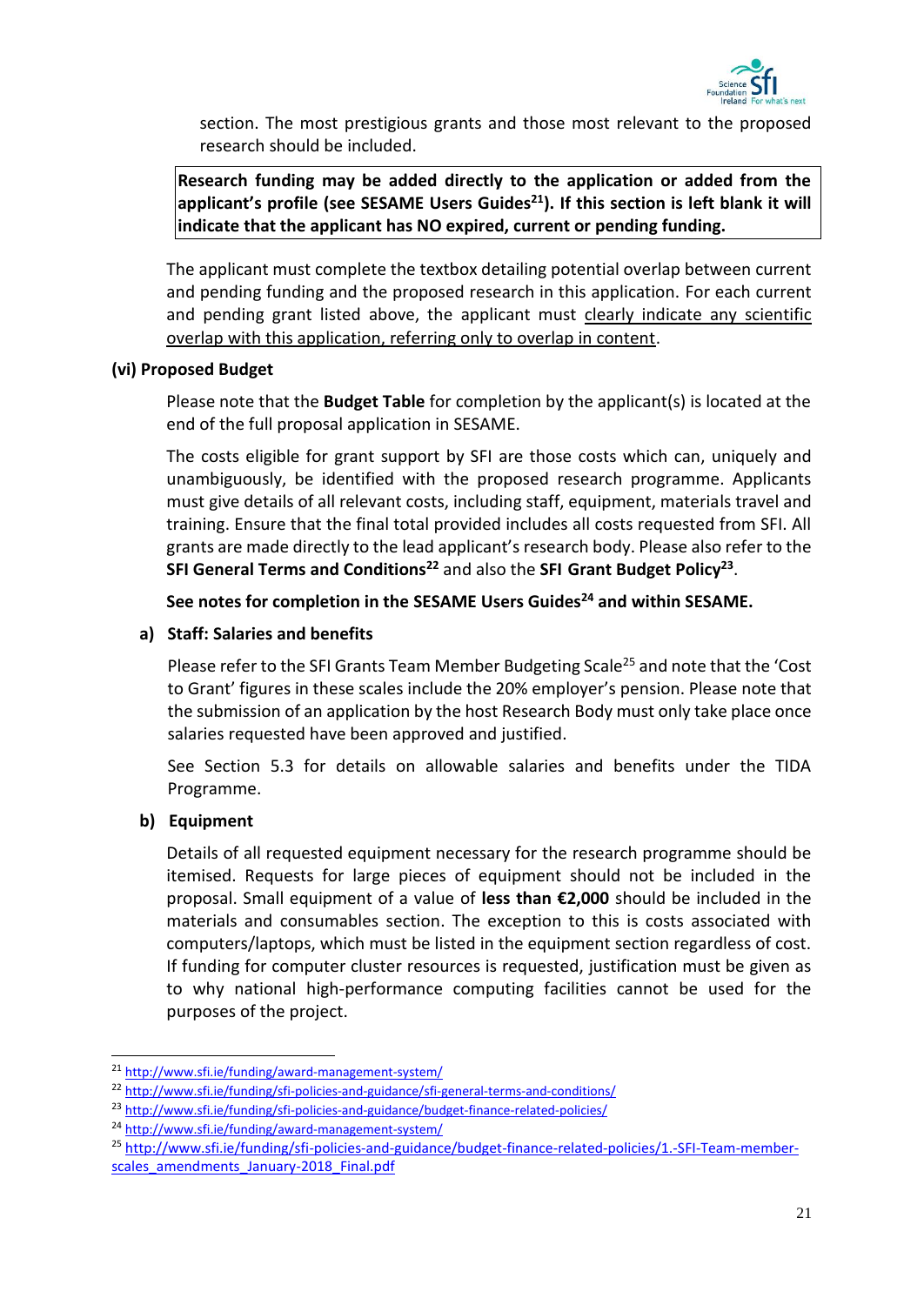

# **c) Materials and Consumables**

Details of all materials and consumables that will be used in the course of the research programme should be provided.

Access charges may be sought for use of infrastructure where SFI pre-approved access charge plans are in place<sup>26</sup>. These may include, with SFI approval, access to facilities and services not available to the applicant, such as the costs associated with accessing international databases or commissioning specific experiments in national facilities (e.g. Tyndall, CRANN etc.). The Tyndall National Access Programme (NAP) provides researchers with access to Tyndall National Institutes' facilities and expertise and Tyndall NAP access costs should be included with appropriate justification.

Access charge requests must be included as a separate line item in the budget and where relevant must include the name of the relevant infrastructure to be used. A rationale for the amount of use proposed must be provided in the budget justification.

#### **SFI Spark Pre-Accelerator**

Funding requested for team members to attend the SFI Spark Pre-Accelerator may be included under the Materials and Consumables budget heading. Applicants wishing to attend the pre-accelerator should include a line item entitled "**SFI Spark Pre-Accelerator**" in the Materials and Consumables budget section. The course cost is €950 per person. The pre-accelerator is delivered by the DCU Ryan Academy for Entrepreneurs<sup>27</sup>. Please note that any travel related to pre-accelerator attendance should be listed in the Travel section of the budget.

#### **d) Travel**

Only travel costs for journeys directly related to the progress of the TIDA may be requested. The applicant should detail travel expenses directly related to commercialisation activities. In the case of working visits, the rates sought for subsistence and other allowances may be no more than those which the Research Body's permanent staff may claim. In the case of travel budget requests to attend academic conferences a strong case must be made as to how attendance at the conference would further the commercialisation aspects of the project.

#### **Travel and accommodation to attend the SFI Spark Pre-Accelerator**

If a team member is interested in attending the SFI Spark Pre-Accelerator, a request for reasonable travel and accommodation costs may be made as part of the budget. Economy fares on trains, buses or flights can be requested. As a public sector agency, SFI supports the use of public transport but where this is not possible, budget for taxi fares can also be requested. The maximum allowable budget for travel to the SFI Spark Pre-Accelerator is €500. The maximum allowable budget for accommodation for the SFI Spark Pre-Accelerator course is €500.

#### **e) Ineligible Costs**

The following costs are *examples* of ineligible costs: PhD stipends and fees; teaching buyout, clinical buyout, contingency or miscellaneous costs, hospitality and

1

<sup>26</sup> <http://www.sfi.ie/funding/sfi-policies-and-guidance/budget-finance-related-policies/>

<sup>27</sup> <http://ryanacademy.ie/>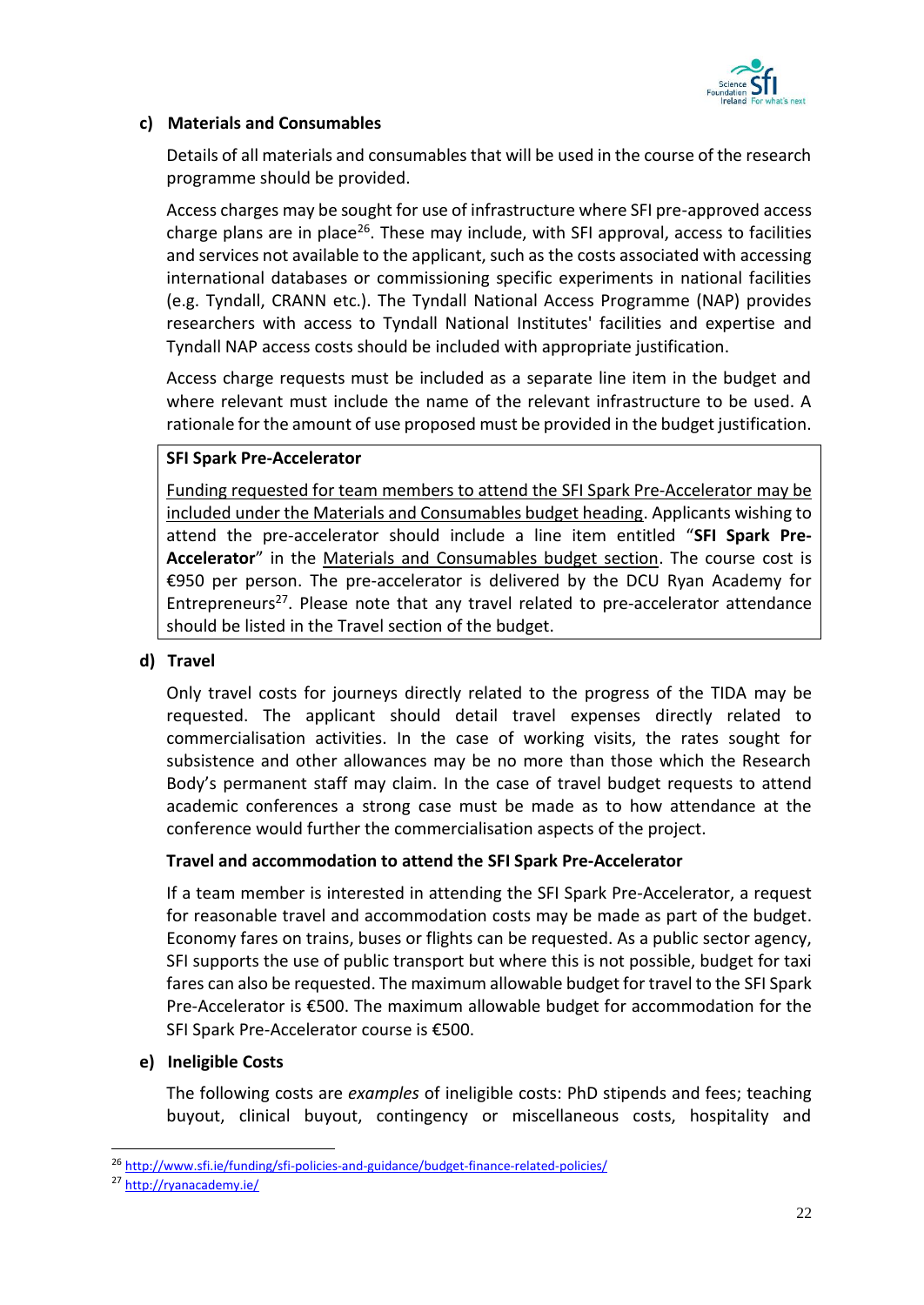

entertainment costs; technology transfer or any Intellectual Property protection costs (e.g. patent costs); workshop organisation; journal subscriptions; relocation expenses.

# **(vii) Infrastructure, facilities, services and space to be provided by Research Body (max. 1 page)**

Describe the infrastructure, facilities and space to be provided by the Research Body. This should include details of the office, laboratory, computing, animal or other facilities as necessary, where the research will be done, including all of the equipment that will be available, but excluding equipment requested in this application.

# **(viii) Budget Justification (max. 2 pages)**

The applicant should outline the required expertise for the requested team member and justify the team member's role in the research programme. Please include the salary scale (as per SFI Grants Team Member Budgeting Scale<sup>28</sup>) for the team member. Clear and explicit justification is required for any request for an experienced post-doctoral researcher, i.e. one who will be appointed higher than Level 2A, Point 1 of the SFI team member budgeting scales.

Justification should also be provided for all requests relating to: small items of equipment, consumables and travel. Justification for the attendance of the SFI Spark Pre-Accelerator course must also be included.

Clear indication should be given where funding is apportioned to collaborators (within the Republic of Ireland and within an eligible Research Body only). Please note that collaborators outside the Republic of Ireland are not eligible to receive funding through the TIDA. Only eligible Research Bodies will be entitled to receive direct funding through the grant and all funding will be administered through the lead applicant's research body.

SFI encourages TIDA applicants, where appropriate, to avail of national facilities to demonstrate their technology. Costs for the use of national facilities should be clearly outlined and justified. Where available, SFI pre-approved access costs must be used.

If funding is sought for use of overseas equipment/services, this should be clearly justified and the rationale for not carrying out this activity in Ireland must be provided.

# **(ix) Letters of Support**

-

- A Letter of Support from the **Technology Transfer Office** outlining the commercialisation strategy for the TIDA and highlighting any relevant details regarding the TIDA, including for example possible routes to market, IP landscape etc., **must** be included.
- A Letter of Support from the **Host Research Body** of the lead applicant which should comment on the significance of the proposal in terms of the commercialisation strategy of the Host Research Body and related infrastructure and services available to the applicant. In addition, in cases where team members will be transferring to the TIDA from another active SFI research grant, an outline the management plan (i.e. a description of how the individual will be replaced on the original award) to assure that

<sup>28</sup> <http://www.sfi.ie/funding/sfi-policies-and-guidance/budget-finance-related-policies/>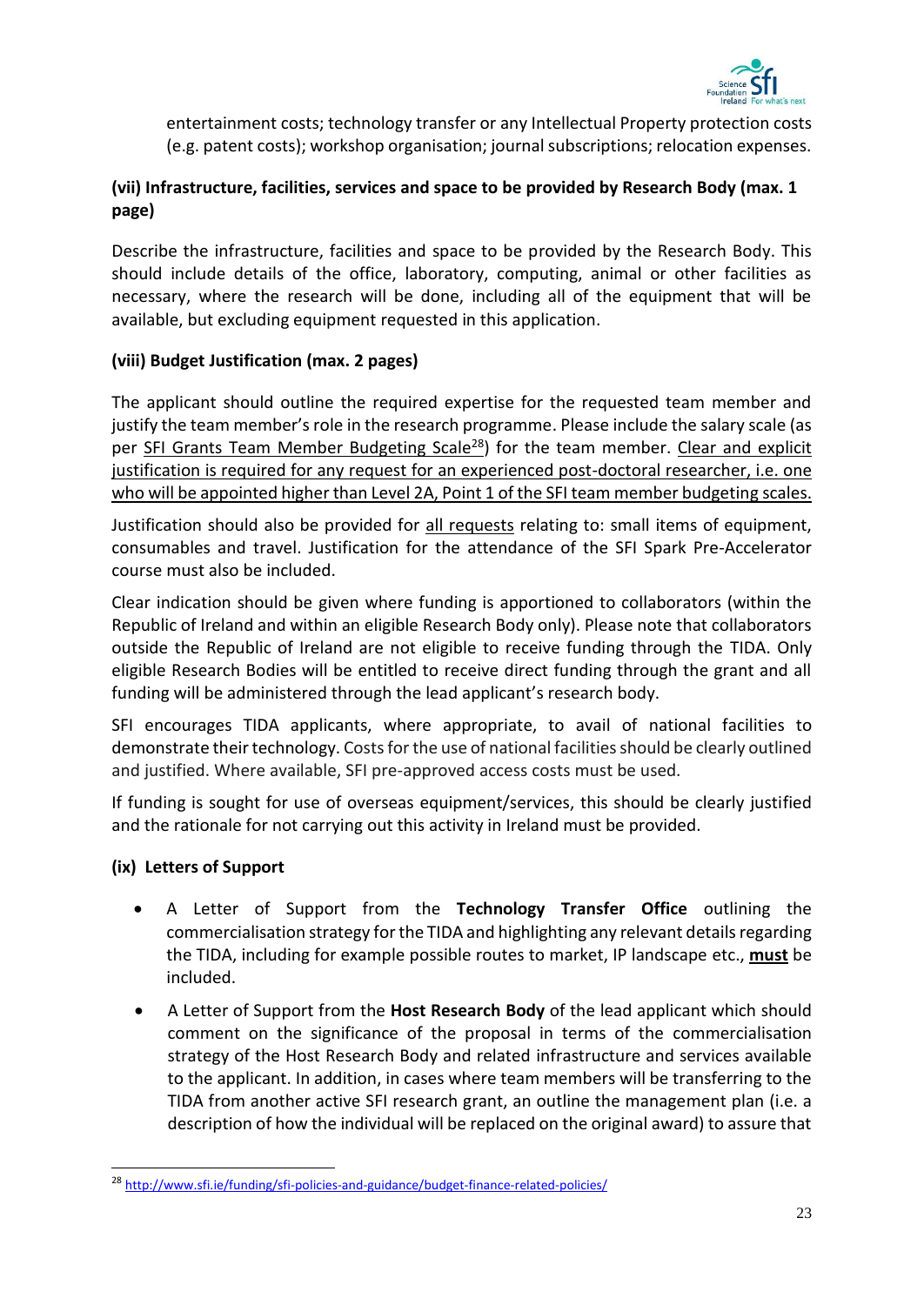

both awards progress satisfactorily should be provided. Note also the Host Research Body Letter of Support should contain a description of the institutional policy regarding management of conflicts of interest.

- Where the applicant wishes to apply under **Category (B) Postdoctoral researcher**, a signed Letter of Support from the Mentor must be included. The Mentor is the PI (award holder) of the award on which the applicant currently works. This Letter of Support must indicate that the PI endorses the applicant and must confirm that the PI has agreed to act as mentor and to allow the applicant to carry out research within their laboratory space for the duration of the TIDA. The Letter of Support must include details of the applicant's current role and funding arrangements including remuneration level. The grant identification code and grant title under which the applicant is currently funded must be included in (i) the Letter of Support from the Mentor AND (ii) the CV of the Mentor uploaded to SESAME as part of the application (see Section 4.6). The Letter of Support must demonstrate that the Mentor has the infrastructure and capability to host the team member during the course of the TIDA.
- Letters of support from potential future industry partners may also be included where appropriate to demonstrate the relevance and business need for the proposed technology.

# **(x) View Proposal Prior to Submission**

A PDF of your proposal is available in SESAME and should be reviewed prior to submission to enable you to validate your application. The responsibility lies with the applicant in this regard. Submission is made initially to your local research office for approval, prior to submission by the research office to SFI.

Please contact your Research Office well in advance in order to obtain registration details for SESAME and familiarise yourself with any internal Research Body submission deadlines.

Applicants will receive a notification from SESAME periodically when the status of their proposal changes. Alternatively, if you wish to track the status of your proposal e.g. proposal pending Research Office approval or under review at SFI, this information will be displayed in SESAME.

# <span id="page-25-0"></span>**6. Application Agreement to Terms and Conditions**

It should be noted that submission of an application represents agreement from the applicant to the SFI General Terms and Conditions<sup>29</sup>. The submission of an application shall also be construed as consent by the applicants to participate in the peer-review process. SFI reserves the right to return applications without review where they do not meet the eligibility criteria.

# <span id="page-25-1"></span>**7. Research Body Approval**

-

It should be noted that Research Body submission of an application represents their approval of an application and agreement to SFI General Terms and Conditions of Research Grants<sup>29</sup>. Submission must only be made by an authorised Research Body representative. In particular, the Research Body is approving:

<sup>29</sup> <http://www.sfi.ie/funding/sfi-policies-and-guidance/sfi-general-terms-and-conditions/>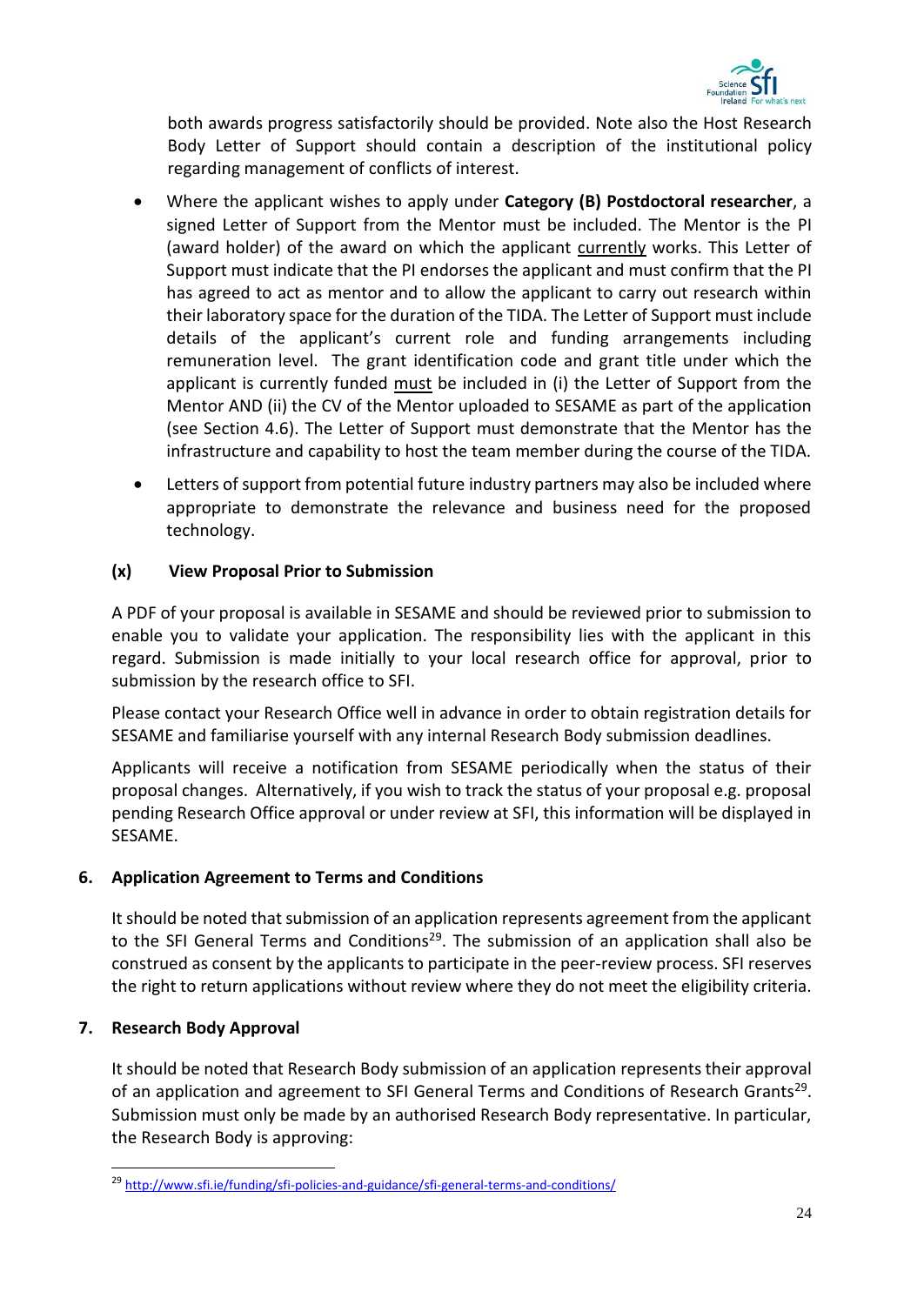

- The eligibility of the applicants
- That the applicants are, or will be upon receipt of the grant, recognised as employees of the Research Body for the duration of the grant
- That the requested budget including salaries/stipends, equipment, travel and consumables are in line with accepted institutional guidelines
- The availability of infrastructure within the institution as outlined by the applicant in the research proposal
- That the proposed research programme has not been funded by other sources
- That relevant ethical and regulatory approval has been or will be sought and must be granted prior to the award commencing
- That the relevant licences will be in place at the time of award
- That the details provided in relation to research funding history i.e., current, pending or expired grants, as detailed in the application, are valid and accurate
- That permission from all team members and collaborators has been obtained, such that SFI may receive their personal information, and may process such data for the purpose of peer review.

# <span id="page-26-0"></span>**8. Deadlines**

-

The deadline for submission by Research Offices of a list of the Lead Applicants from their institution, and the associated titles and abstracts (using the Excel template) by email [\(TIDA@sfi.ie\)](file://///SFI-FILESERVER/Shared/SFI/PE&IA/Programme%20Documents/TIDA/TIDA%202018%20-%20Prep/TIDA@sfi.ie) will be **30 th May 2018, 13:00 Dublin Local Time**.

**Only Lead Applicants that have submitted an Abstract Sheet through their Host Institution Research Office will be permitted to submit a proposal to the call. Any information submitted directly to SFI, and not through the Host Institution Research Office, will not be accepted, and submission of a proposal will not be permitted.**

The deadline for full proposal submission will be **22nd June 2018, 13.00 Dublin Local Time**.

# **After this deadline, applications will not be accepted by SESAME, and therefore, will not be reviewed by SFI.**

#### <span id="page-26-1"></span>**9. Intellectual Property Management**

IP management practices will be in accordance with national guidelines. In particular, IP processes arising out of TIDAs must comply with the practices and procedures described in the national IP protocol document *Inspiring Partnership – the national IP Protocol 2016*<sup>30</sup> . Specifically, all IP generated through the TIDA will be owned by the Research Body named on the Letter of Offer and will be subject to the following conditions:

#### **Disclosure of conflict of interest and prior communication with third parties**

The Host Institution hereby represents and warrants on its own behalf and on behalf of the Applicant, all Research Staff and Other Staff associated with the Project, having made reasonable and diligent enquiries of them, that no conflict of interest arises from their

<sup>30</sup> <http://www.knowledgetransferireland.com/ManagingIP/KTI-Protocol-2016.pdf>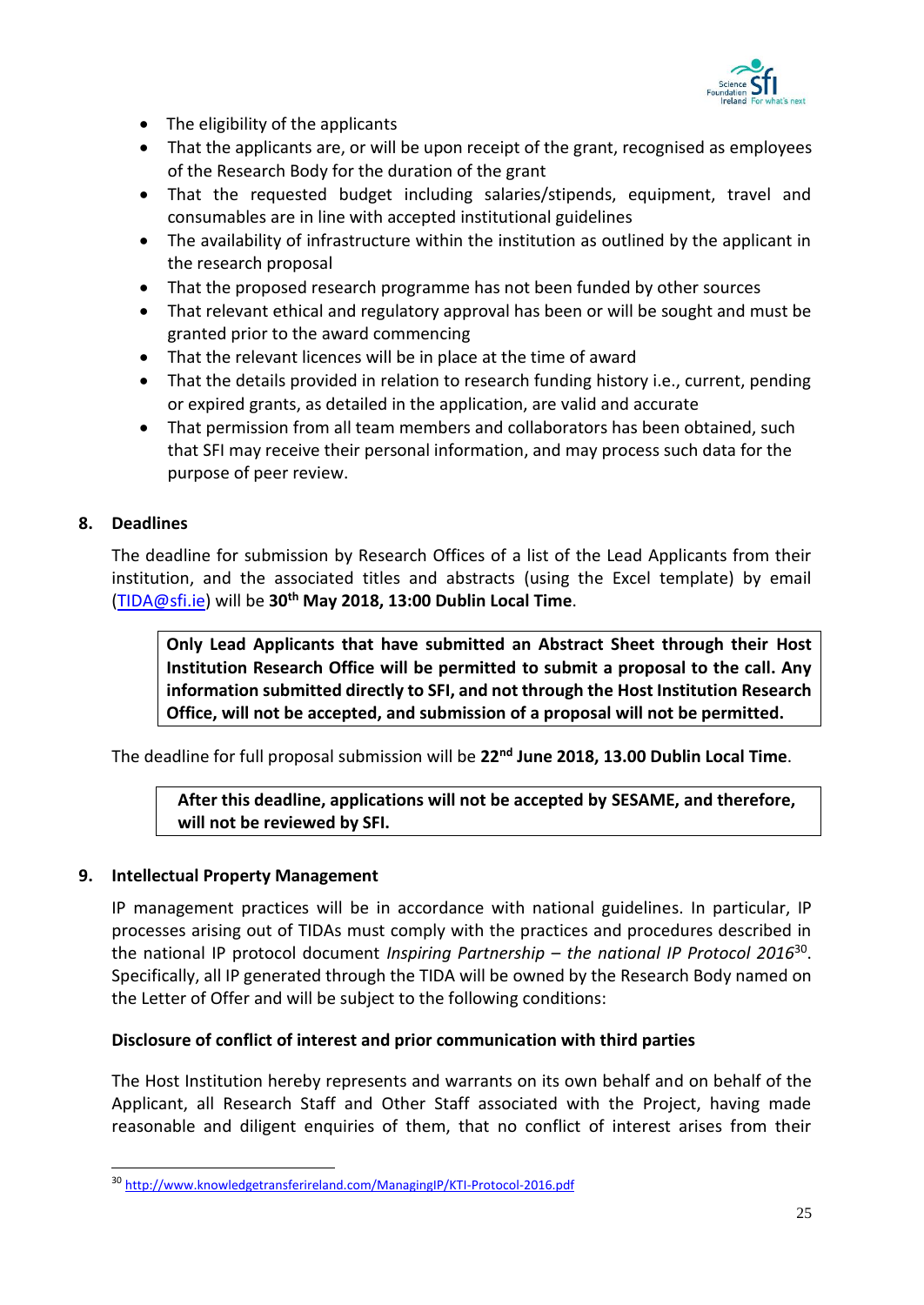

participation in the Project and full and frank disclosure has been made in the TIDA proposal concerning all prior or pending communications with industry, any company, scientific publisher, person or other body concerning the Project including the possible exploitation of potential Foreground IP and/or Background IP insofar as the latter would affect the exploitation of Foreground IP in accordance with the terms of this Letter of Offer.

#### **Intellectual Property Access**

The Host Institution hereby warrants that it has a right to full and unfettered ownership of all Foreground IP and that there is no formal or informal arrangement with, or commitment given by it to any person, group of persons, company or other body that could affect that right or attach conditions to it. The Host Institution hereby further warrants that there is no formal or informal arrangement with, or commitment given by on behalf of the Applicant, any member of the Research Staff or Other Staff associated with the Project to any person, group of persons, company or other body that could affect its rights to unfettered ownership of all Foreground IP or attach conditions to it. The Host Institution hereby further warrants that, insofar as can be reasonably determined it is not aware that any arrangement or commitment of the type referred to in this clause is in place with respect to Background IP that would affect the exploitation of Foreground IP in accordance with the terms of this Letter of Offer.

# <span id="page-27-0"></span>**10. Common Issues with Applications Submitted to TIDA**

A number of examples of reasons of why applications have not been funded by the TIDA programme in previous calls are outlined below; applicants are strongly advised to consider these points when preparing their application to ensure they are adequately addressed.

- *The research is too early stage***:** Keeping in mind that the timeline for commercialising an idea or technology can vary significantly with area, a proposal to the TIDA programme should have the necessary data or information to show that a one-year project will progress the idea to a stage where the technical feasibility has been demonstrated and potential for commercialisation has been investigated.
- *The route to market is unclear:* This review feedback is usually a symptom that the applicant has not given enough thought to what the market is for their idea, how they would go about accessing that market, what commercialisation activities they would undertake, what technologies or products already exist in the marketplace to address the problem being tackled by the TIDA application and why their idea is better.

Applicants should also note:

- Proposals where there is no viable commercialisation route in Ireland, either through the formation of a start-up, or via technology or knowledge transfer to an Irish-based industry partner, for example, will need to make a compelling case for the value of the project to Ireland in order for funding to be considered.
- Applicants should include as much detail as possible on the relevant Intellectual Property (IP) landscape surrounding their idea and also include detail on the target market, demonstrating that they will have freedom to operate within this landscape. If a proposal is deemed fundable, the successful applicant's institution will be asked to sign off that they have the right to full and unfettered ownership of all Foreground IP.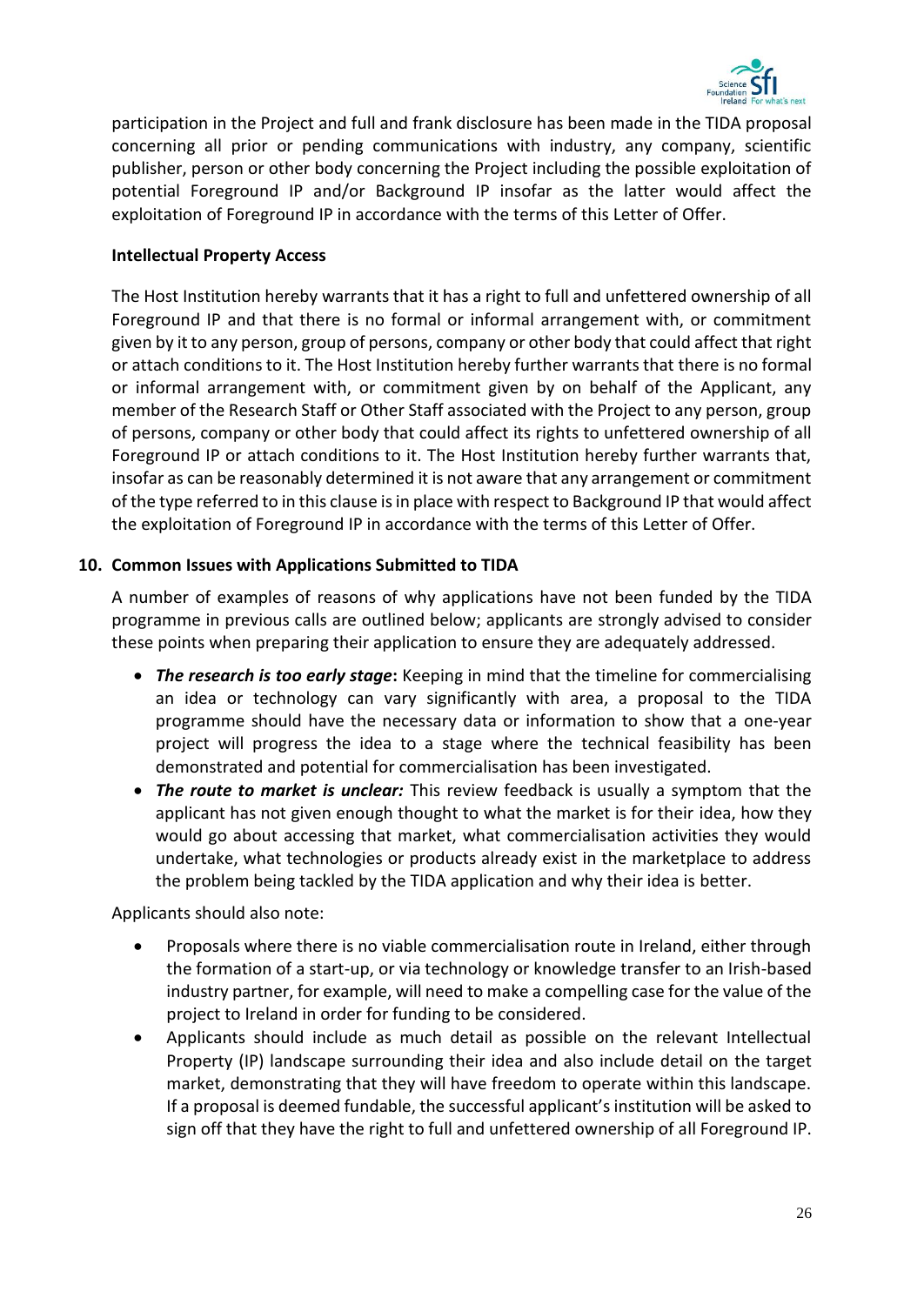

Applicants are strongly encouraged to obtain input and advice from their institution's Technology Transfer Office (TTO) as early as possible during proposal preparation. A Letter of Support from the TTO must be provided. Detailed TTO input shows that the applicant is thinking about, and has knowledge of, the next stages in the commercialisation process. It should be noted that typically reviewers have looked on this favourably.

#### <span id="page-28-0"></span>**11. SFI Policies and Positions**

In advance of applying to any SFI programme, applicants are expected to be familiar with all relevant national and SFI policies including, but not limited to, the following:

*Clinical Trials –* Research programmes that include clinical trials as part of the study must adhere to the **SFI Clinical Trial and Clinical Investigation Policy**, <sup>31</sup> as well as with the requirements set out by the Health Products Regulatory Authority (HPRA).

*Animal Usage –* Applicants intending to use animals in their research projects are obliged to comply with the **SFI Use of Animals in Research Policy**, <sup>32</sup> and should also ensure that their studies are in line with the HRPA's position on the use of animals in research.

*Research Integrity –* SFI places high importance on ensuring research integrity and endorses the **National Policy Statement on Ensuring Research Integrity in Ireland**. <sup>33</sup> All applicants and institutions are expected to abide by this policy and the **European Code of Conduct for Research Integrity**. 34

*Doctoral Education –* For postgraduate students funded by SFI, the host Research Body is expected to adopt the principles, standards and good practice for doctoral education as described in the **National Framework for Doctoral Education (2015)**, <sup>35</sup> which SFI has endorsed.

#### *Intellectual Property Management –* Please refer to Section 9.

*Gender Strategy –* Research should fully consider potential biological sex and socio-cultural gender dimensions as key analytical and explanatory variables. As articulated in the **SFI**  Gender Strategy,<sup>36</sup> applicants are recommended to demonstrate that they have considered any potential sex/gender aspects in their proposed research programme.

*Appeals Process -* This policy establishes procedures and responsibilities for the appeal of the declination of a proposal by SFI.<sup>37</sup>

*State Aid* - All SFI funding granted under this call will be subject to and must be compliant with State aid law. As such, proposals must be designed to ensure that any funding received from SFI does not, directly or indirectly, give rise to the granting of State aid.

Potential applicants are referred to the guidance provided by the European Commission in Section 2 of its **2014 Framework for State aid for research and development and innovation** 

-

*<sup>31</sup>* <http://www.sfi.ie/funding/sfi-policies-and-guidance/ethical-and-scientific-issues/>

<sup>32</sup> <http://www.sfi.ie/funding/sfi-policies-and-guidance/ethical-and-scientific-issues/>

<sup>33</sup> [http://www.iua.ie/wp-content/uploads/2014/06/National-Policy-Statement-on-Ensuring-Research-Integrity-in-Ireland-](http://www.iua.ie/wp-content/uploads/2014/06/National-Policy-Statement-on-Ensuring-Research-Integrity-in-Ireland-2014.pdf)[2014.pdf](http://www.iua.ie/wp-content/uploads/2014/06/National-Policy-Statement-on-Ensuring-Research-Integrity-in-Ireland-2014.pdf)

<sup>34</sup> [http://ec.europa.eu/research/participants/data/ref/h2020/other/hi/h2020-ethics\\_code-of-conduct\\_en.pdf](http://ec.europa.eu/research/participants/data/ref/h2020/other/hi/h2020-ethics_code-of-conduct_en.pdf)

<sup>35</sup> [http://www.hea.ie/sites/default/files/national\\_framework\\_for\\_doctoral\\_education\\_0.pdf](http://www.hea.ie/sites/default/files/national_framework_for_doctoral_education_0.pdf)

<sup>36</sup> <http://www.sfi.ie/about-us/women-in-science/>

<sup>37</sup> <http://www.sfi.ie/funding/sfi-policies-and-guidance/other/>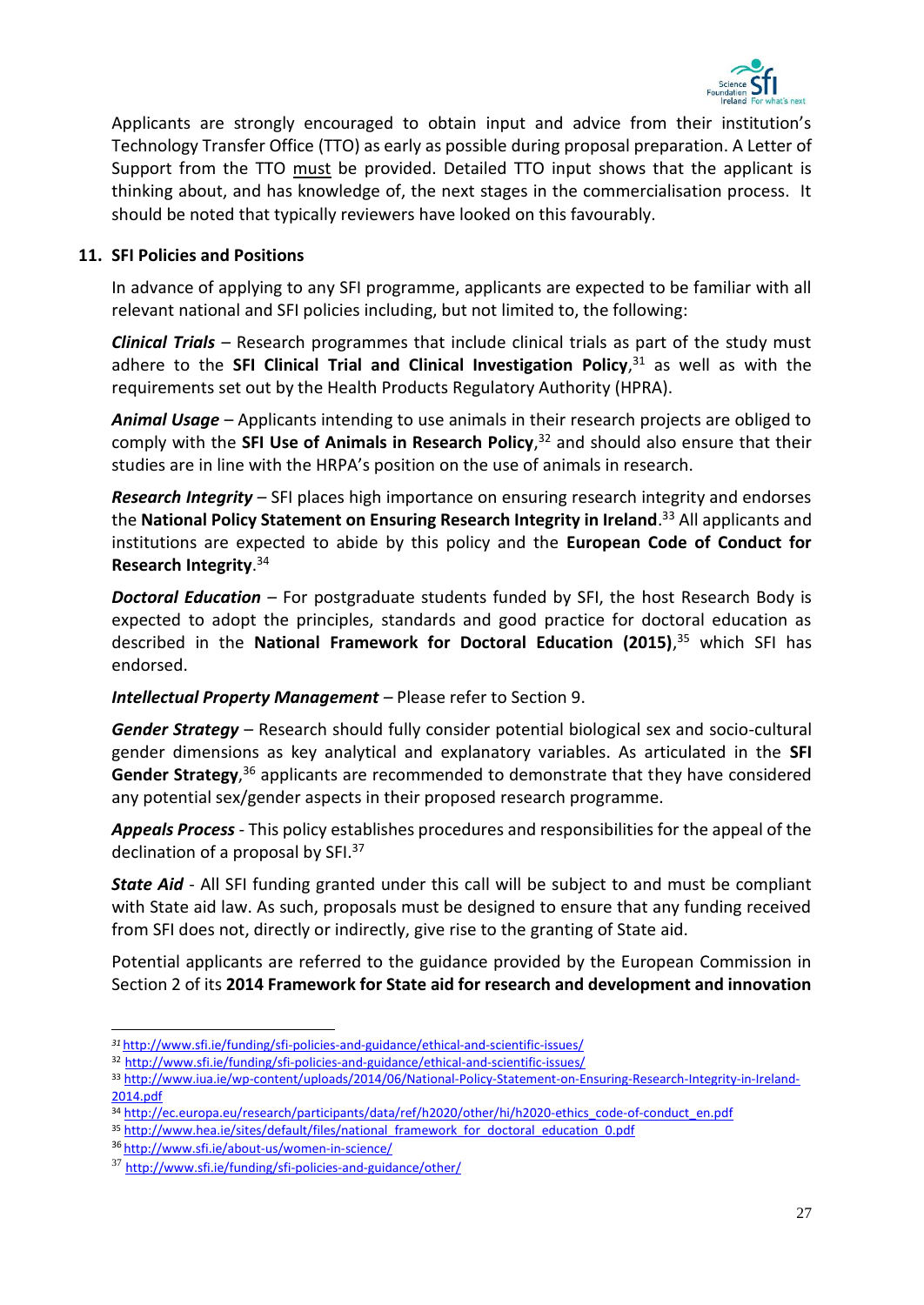

**(2014/C 198/01)**<sup>38</sup>. If in any doubt as to the interpretation or application of this guidance, potential applicants are advised to seek independent legal advice.

*Child Protection* – Where relevant, applicants and Research Bodies are required to comply with the provisions of the **Children First Act 2015**, **<sup>39</sup>** and the **National Guidance for the**  Protection and Welfare of Children 2017.<sup>40</sup> It is the responsibility of the Research Body to ensure that they are compliant with all applicable law.

*Data Protection Policy* – **The General Data Protection Regulation** is a legal framework that sets out guidelines for the collection and processing of personal information of individuals within the European Union.<sup>41</sup> Applicants are advised that they must be compliant with this regulation if they collect or process personal data.

SFI may collect, use and disclose personal data provided in the application and/or otherwise obtained under, or in connection with, the application for processing the submission, for the performance of its statutory powers and functions, and for the general activities of SFI. Further details regarding SFI's collection, use and disclosure of personal data, and the rights of individuals with respect to any personal data held by SFI, are available in the **SFI Privacy Statement**. 42

During peer-review procedures, information may be sent to external experts in countries outside of the European Economic Area, including countries that are not recognised by the European Commission as having adequate data protection laws. By submitting an application to SFI, the Research Body and members of the Research Team are agreeing that they consent to the processing and transfer of personal information in this way.

During the application process or at any time thereafter, SFI may contact the Research Body, the Principal Investigator, or any member of the Research Team with regard to funding opportunities, activities or events organised by SFI or other relevant bodies, or for the purposes of monitoring and evaluation (including, but not limited to, the collection of scientific data or data relating to the application process). SFI may choose to authorise a third party to contact the Research Body, the Principal Investigator or any member of the Research Team on its behalf**.**

Current SFI policies and positions will be reviewed on a regular basis; applicants are advised to consult the policy information in advance of submission of a proposal.

#### <span id="page-29-0"></span>**12. Award Management**

#### **Progress Reporting Requirements**

SFI has stringent requirements for the reporting on awards that it makes. Individuals who hold the primary responsibility for reporting and who fail to comply with reporting requirements, run the risk of having their grant payments suspended.

In order for SFI to evaluate the success of a TIDA, awardees will be asked to report on the outputs arising from their award. As such, at the end of the 12-month TIDA, award holders

<sup>-</sup><sup>38</sup> [http://eur-lex.europa.eu/legal-content/EN/TXT/PDF/?uri=CELEX:52014XC0627\(01\)&from=EN](http://eur-lex.europa.eu/legal-content/EN/TXT/PDF/?uri=CELEX:52014XC0627(01)&from=EN)

<sup>39</sup> <http://www.irishstatutebook.ie/eli/2015/act/36/enacted/en/pdf>

<sup>40</sup> [http://www.tusla.ie/uploads/content/Children\\_First\\_National\\_Guidance\\_2017.pdf](http://www.tusla.ie/uploads/content/Children_First_National_Guidance_2017.pdf)

<sup>41</sup> <https://www.eugdpr.org/>

<sup>42</sup> <http://www.sfi.ie/privacy/>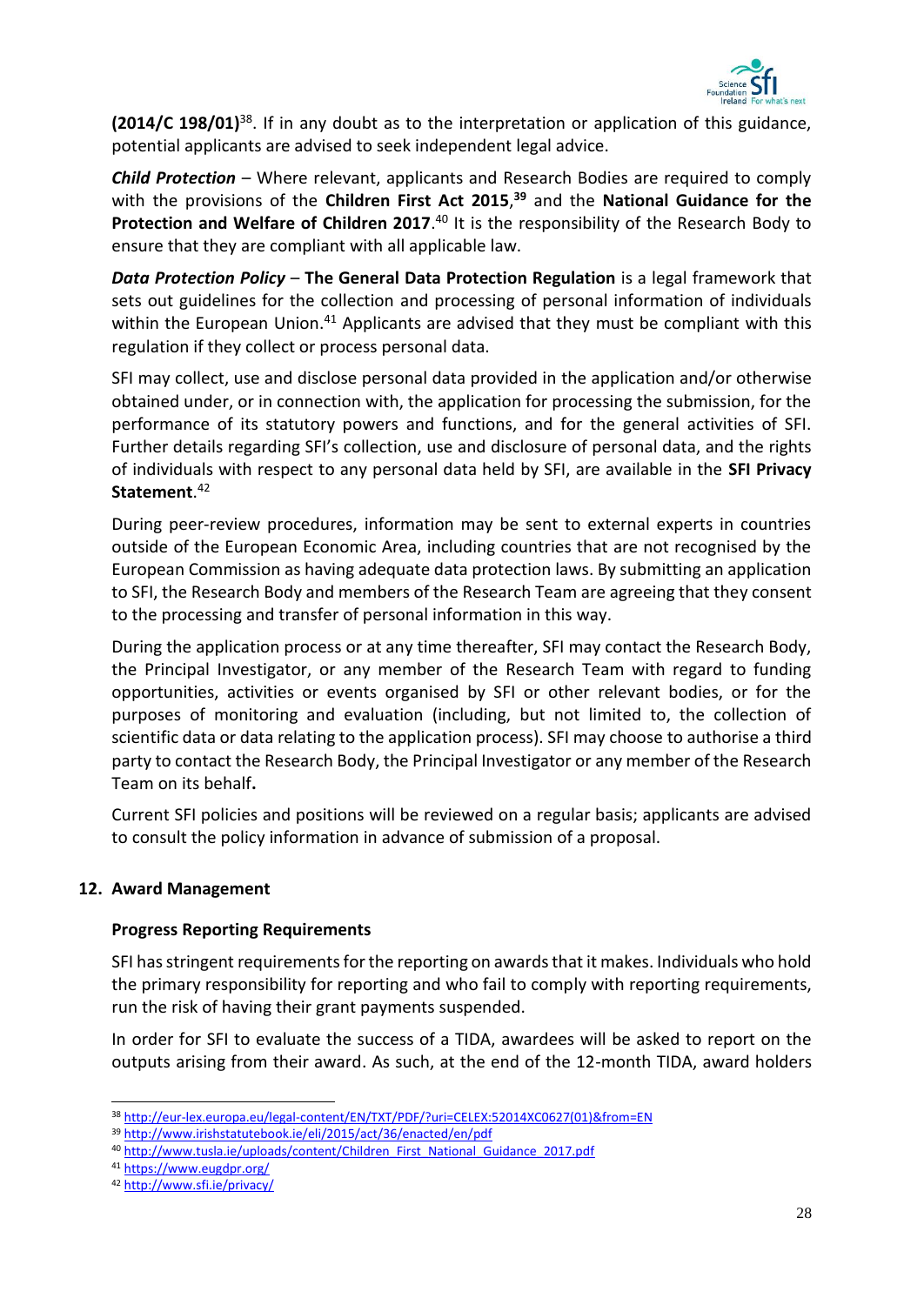

will be asked to complete both a detailed annual report and an on-line survey. Submission of the annual report is through SESAME where detailed guidelines can also be accessed in relation to the reporting template. The TIDA Survey which enables longitudinal capture of TIDA outputs and impacts is also completed in SESAME (see further details below). The degree to which the award achieves the objectives set out in the TIDA Programme call will be evaluated from these reports.

# **The TIDA Annual Report**

Each of the TIDA programme call objectives, with expected outputs, is discussed in turn below:

# • *To demonstrate the feasibility of an innovative idea for further commercial exploitation*

Success against this objective will be determined from productivity in a number of areas. In the annual report, awardees with be asked to outline milestones that support the feasibility of their idea for further commercialisation. These milestones should include fulfilling the technical objectives of the project and any formal commercialisation steps that have taken place. They might also include steps such as the production of prototypes, the engagement with commercialisation funders or investors, or the protection of intellectual property. It is recognised that innovation can be driven by the combination of ideas or processes from different disciplines. As such, awardees should report on collaborators that are associated with the award and that have supported its successful outcome, if relevant.

# • *To develop awareness of entrepreneurship and the commercialisation process*

It is expected that the TIDA will allow the awardee to gain a better understanding of the business requirements and operations central to commercialising the products of academic research. In the online survey, awardees will be directly asked to rate the improvement of their own and their team's awareness of the commercialisation process. Awardees will be asked to report on initiatives for the training of team members, and to provide details of their participation in various aspects of the commercialisation process. These may include meetings with industry, technology transfer offices or other commercialisation agencies such as Enterprise Ireland. Additionally, evidence of engaging with commercialisation steps such as the protection of intellectual property through invention disclosures, filing patents or applications for follow-on funding should be reported.

# • *To encourage movement from academia into enterprise activities*

One of the key performance indicators described in Agenda 2020 is to '*Increase the percentage of SFI trainees moving to industry as a first destination'*. It is expected that a TIDA will provide the experience and opportunities for researchers to carry an idea from the academic sphere to a commercial one. Additionally, the skills gained by participation in a TIDA are expected to improve employability in sectors outside academia. Metrics/outputs in support of this indicator include the destination of team members following the close of the award and all evidence supporting the increased knowledge of TIDA award-holders and their team about the commercialisation process.

# • *To build demonstrators/prototypes*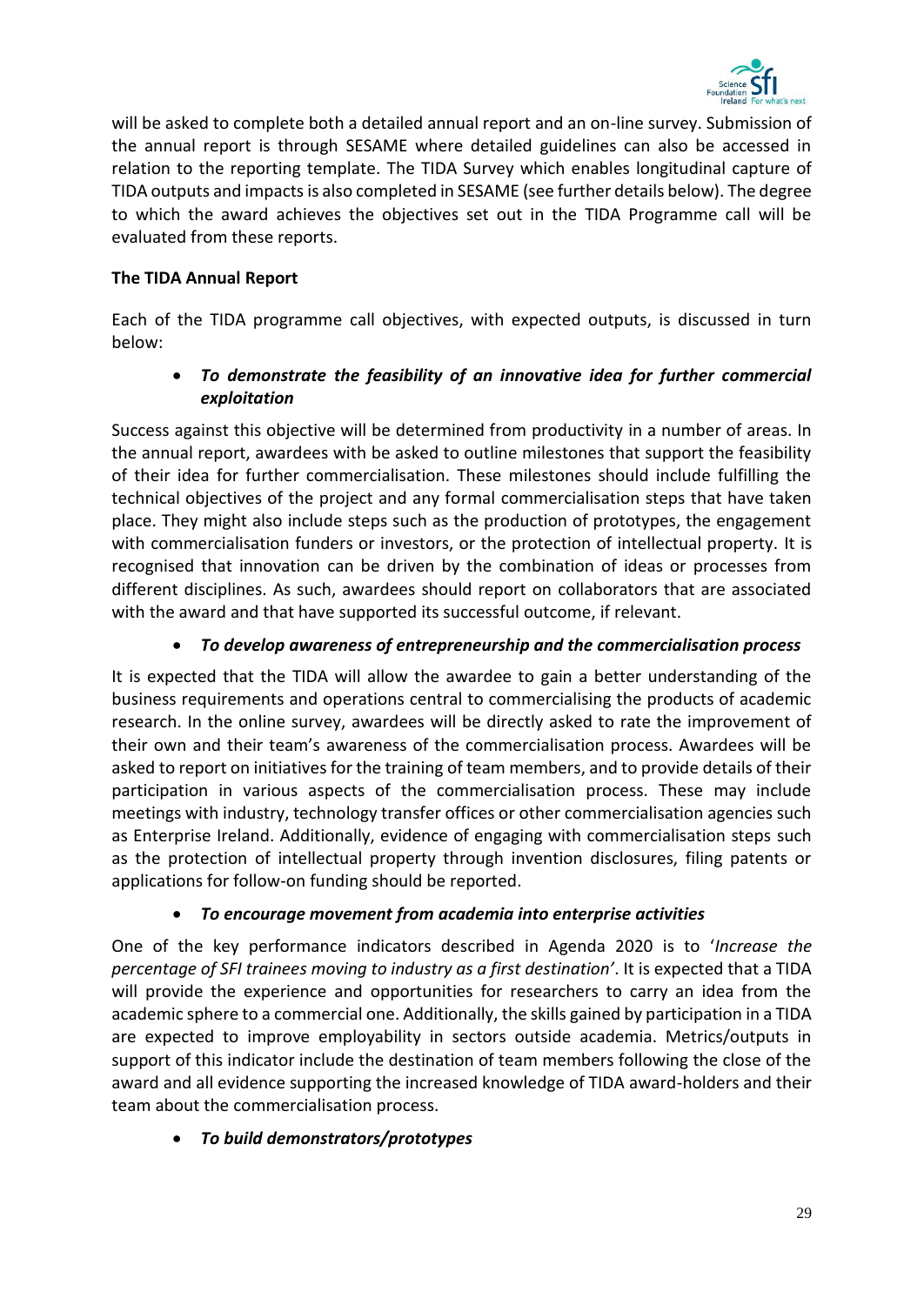

Where applicable to a particular project, an objective of the TIDA project is to enable the production of a demonstrator or prototype as a stage in the realisation of a new commercial product. In the reporting process, awardees should describe demonstrators/prototypes that have been developed and examples where these have been demonstrated to interested companies or investors.

# • *To improve existing industrial processes*

In cases where the objective of a TIDA is to improve an existing industrial process, technical and scientific information will be provided by the awardee relating to the improvements made.

# **The TIDA Online Survey**

The purpose of the short online-survey is to collate quantitative metrics and to enable awardees to self-assess performance on their award. Due to the nature of a typical commercialisation time-line, it is important to capture the outputs of the project for a period beyond the formal end of the TIDA, and as such the survey will be completed on an annual basis for 5 years after the conclusion of the award. This survey is undertaken using the SESAME award management system.

The self-assessment section instructs the awardees to select one of the categories listed below which most closely matches the output of their award.

- 1. Commercialisation/Business plan activated.
- 2. Industrial Collaboration formed.
- 3. Commercialisation/Business plan developed.
- 4. Application made for follow on funding, e.g. Enterprise Ireland commercialisation fund, Angel or VC funding.
- 5. Patent filed.
- 6. Other commercial IP generated, e.g., copyright, trademark, know-how, standards
- 7. Invention disclosure filed.
- 8. Not pursuing project as feasibility study demonstrated no/limited commercial potential.

Awardees will be asked to complete follow on surveys on an annual basis for five years, where they will be instructed to select one of the following categories that most closely matches the output from their award.

- 1. Company founded
- 2. Licensing Option/Assignment Achieved
- 3. Industrial Collaboration formed
- 4. Patents Granted
- 5. Follow on funding secured, e.g. EI CF, VC, Angel, Industry
- 6. Patents Filed
- 7. Not pursuing project as award outputs demonstrated no/limited commercial potential

# <span id="page-31-0"></span>**13. Questions**

FAQs are available on the TIDA webpage. For all additional queries please contact: [TIDA@sfi.ie](mailto:TIDA@sfi.ie)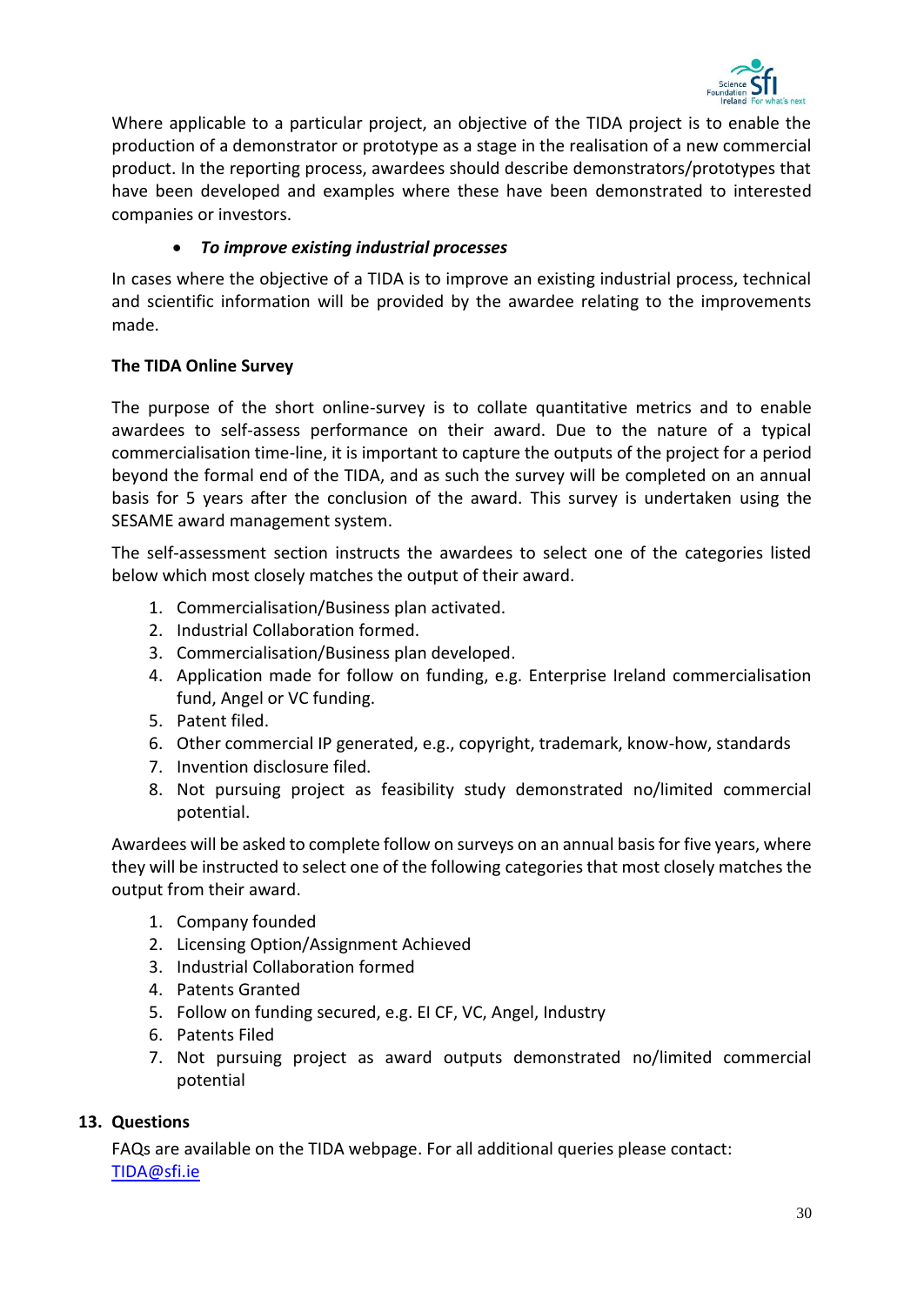

# <span id="page-32-0"></span>**APPENDIX A: Applicant CV Template**

Please note that the applicant's full research funding track record and supervisory details should be uploaded via SESAME and should **not** be included in this CV.

The CV should not exceed 6 pages in length.

# **SECTION 1 – Applicant Details (max. 3 pages)**

#### **NAME AND CONTACT DETAILS**

# **CAREER PROFILE (Education and Employment)**

*Applicants may provide details of any career breaks (for example, due to parental leave or longterm absence through illness) or periods of part-time work.*

#### **INNOVATION/COMMERCIALISATION ACTIVITY**

*Include details on, for example, relevant industry collaborations, qualified invention disclosures, pending and granted patents, licences and spin-out activities.*

# **KEY ACHIEVEMENTS (Research and Impact)**

*Give details of up to five achievements that have provided significant impact or which have greatly influenced any field in science, technology, engineering or mathematics. Any type of achievement may be included in this section, and applicants are encouraged to elaborate on the various ways in which they have influenced researchers and their disciplines, or demonstrated significant economic and/or societal impact(s). For each example, provide an outline of the stated achievement, what specific role was played by the applicant, and how the field and, where relevant, the wider community and society have benefitted or have been influenced as a result. References to published material may be added as required.*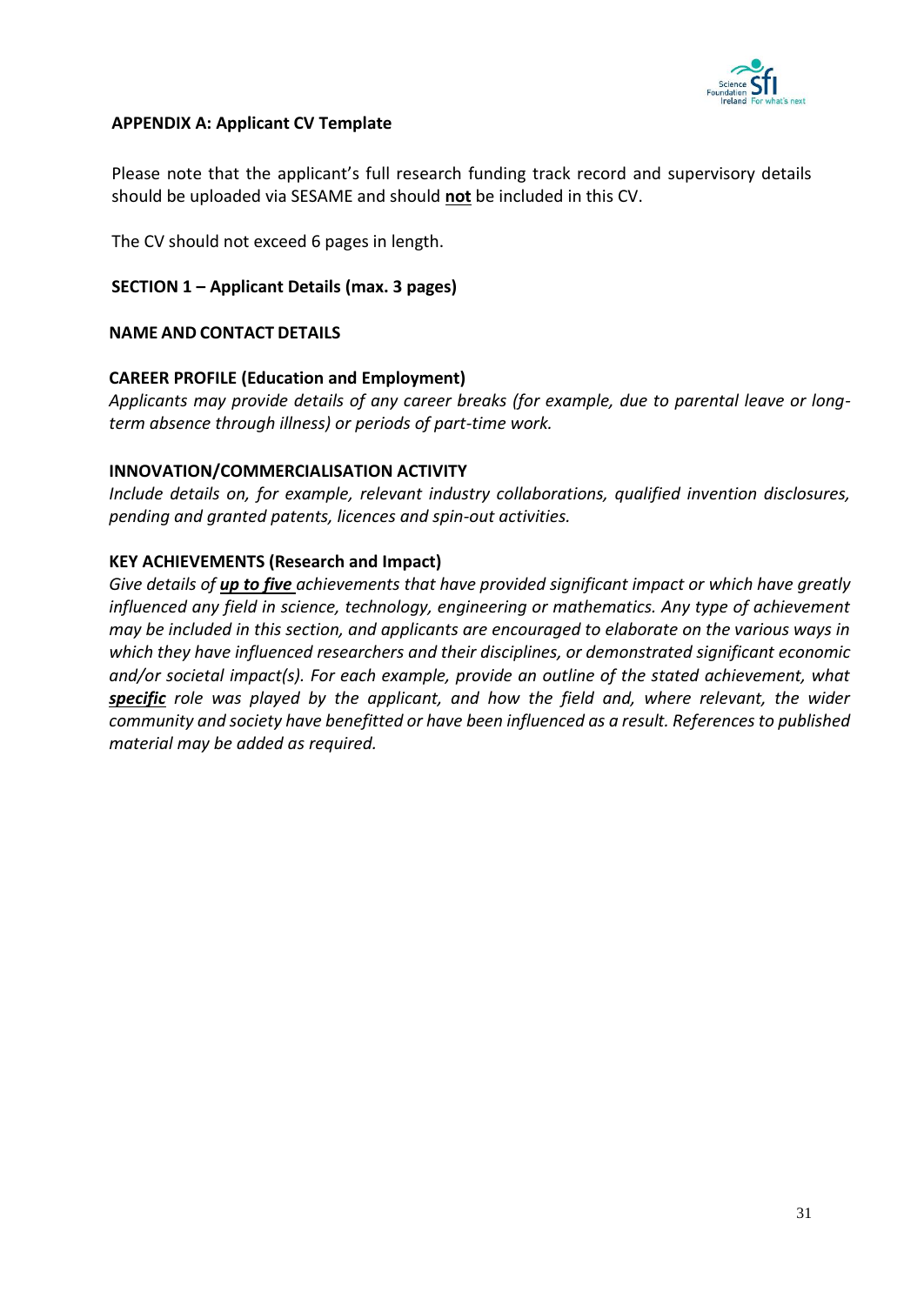

# **SECTION 2 – Publication Details (max. 3 pages)**

# **A. SELECTED SENIOR-AUTHOR PUBLICATIONS**

*Detail up to 10 peer-reviewed, senior-author (that is, first, joint-first or last author) primaryresearch publications, which will confirm, where relevant, that the applicant meets the eligibility requirements for publications for this programme. Refer to the appropriate section of this call document for details on senior-authorship requirements. Preprints may only be included where a Digital Object Identifier (DOI) is quoted. Note that publications where the applicant claims joint-first authorship will only be accepted as senior-author publications where the article clearly verifies this.* 

# **B. OTHER PUBLICATIONS**

*Applicants should list any other publications (where they are a senior author or otherwise) that they wish to be considered in the assessment of this application. Applicants should ensure that their primary research outputs are prioritised; however, reviews, essays and any other secondary-research articles relevant to this application may also be listed.*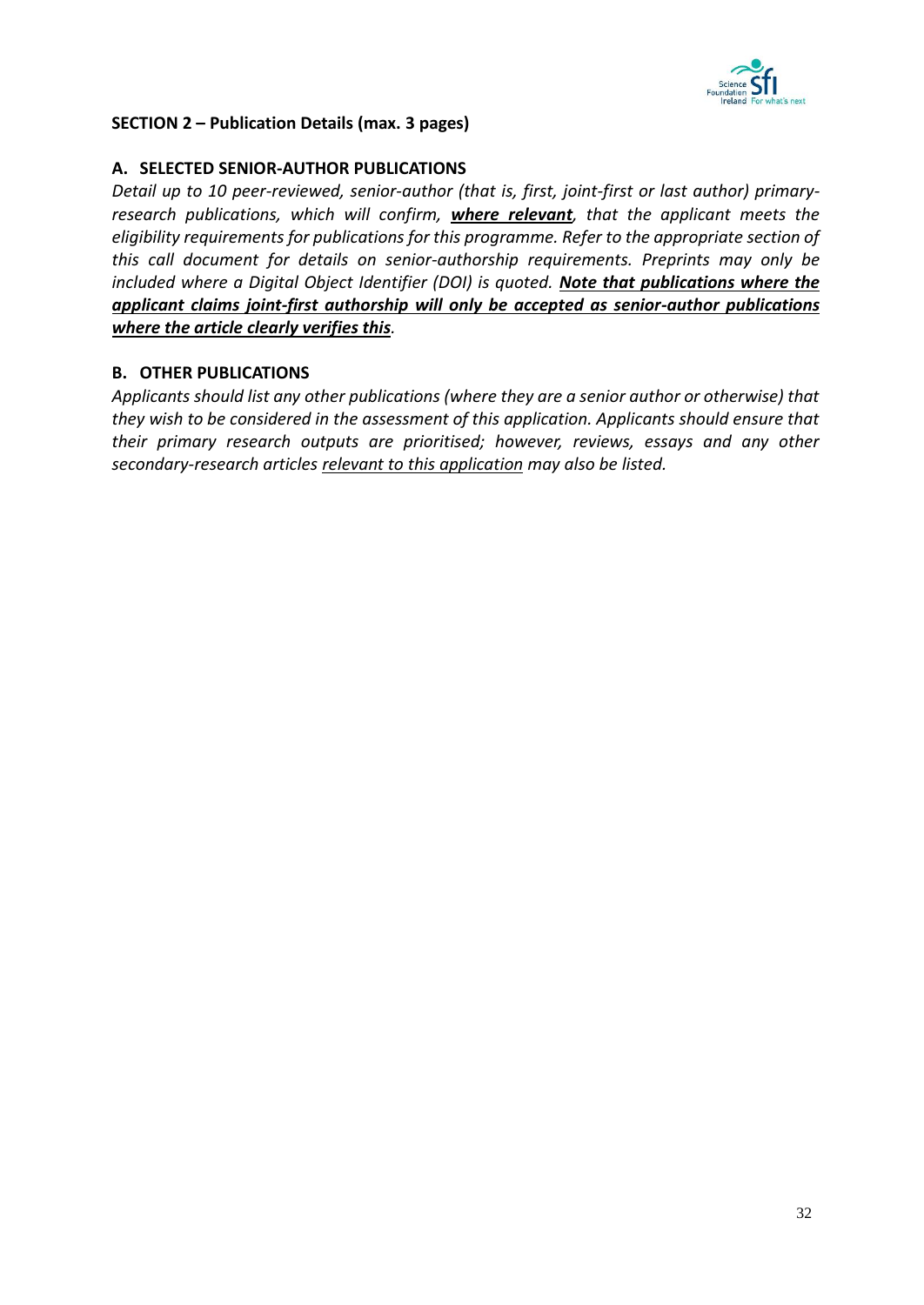

# <span id="page-34-0"></span>**APPENDIX B: SFI Spark Pre-Accelerator**

The SFI Spark Pre-Accelerator aims to foster an entrepreneurial mindset among STEM researchers and to support them in developing innovation and entrepreneurship skills to realise economic and societal impact from their research. The pre-accelerator comprises an intensive 5-day programme, delivered by the DCU Ryan Academy for Entrepreneurs<sup>43</sup>, that will cover a range of topics relevant to STEM research commercialisation including:

- **Entrepreneurship** principles of entrepreneurship, entrepreneur's characteristics, the importance of entrepreneurship in the market economy, entrepreneurship and innovation
- **Evidence-Based Entrepreneurship** the Lean LaunchPad Methodology and Business Model Canvas
- **Innovation** principles of innovation, innovation processes, innovation management, research commercialisation
- **Intellectual Property (IP) and Strategy** types and uses of IP, IP strategy in value creation
- **Basics of Setting Up A Business** introduction to business planning, basics of finance, marketing and sales relevant to startups
- **Communications and Pitching** basic principles of communications, storytelling, value articulation, pitching

The pre-accelerator will employ a blend of lecture-based learning, practical work and case studies, and provide participants with networking opportunities relevant to enhancing their entrepreneurial skills and developing their general knowledge of research commercialisation. The pre-accelerator will culminate in a "pitch-off" competition at which selected candidates will present a business concept based on the technology they are developing under the TIDA.

As part of the pre-accelerator, participants will be expected to undertake practical work that reinforces lecture-based learnings. For examples, participants may develop a Business Model Canvas or map stakeholders associated with research commercialisation both nationally and within their own institutions. This work will be compiled in a portfolio that will be reviewed at the end of the pre-accelerator.

-

<sup>43</sup> <http://ryanacademy.ie/>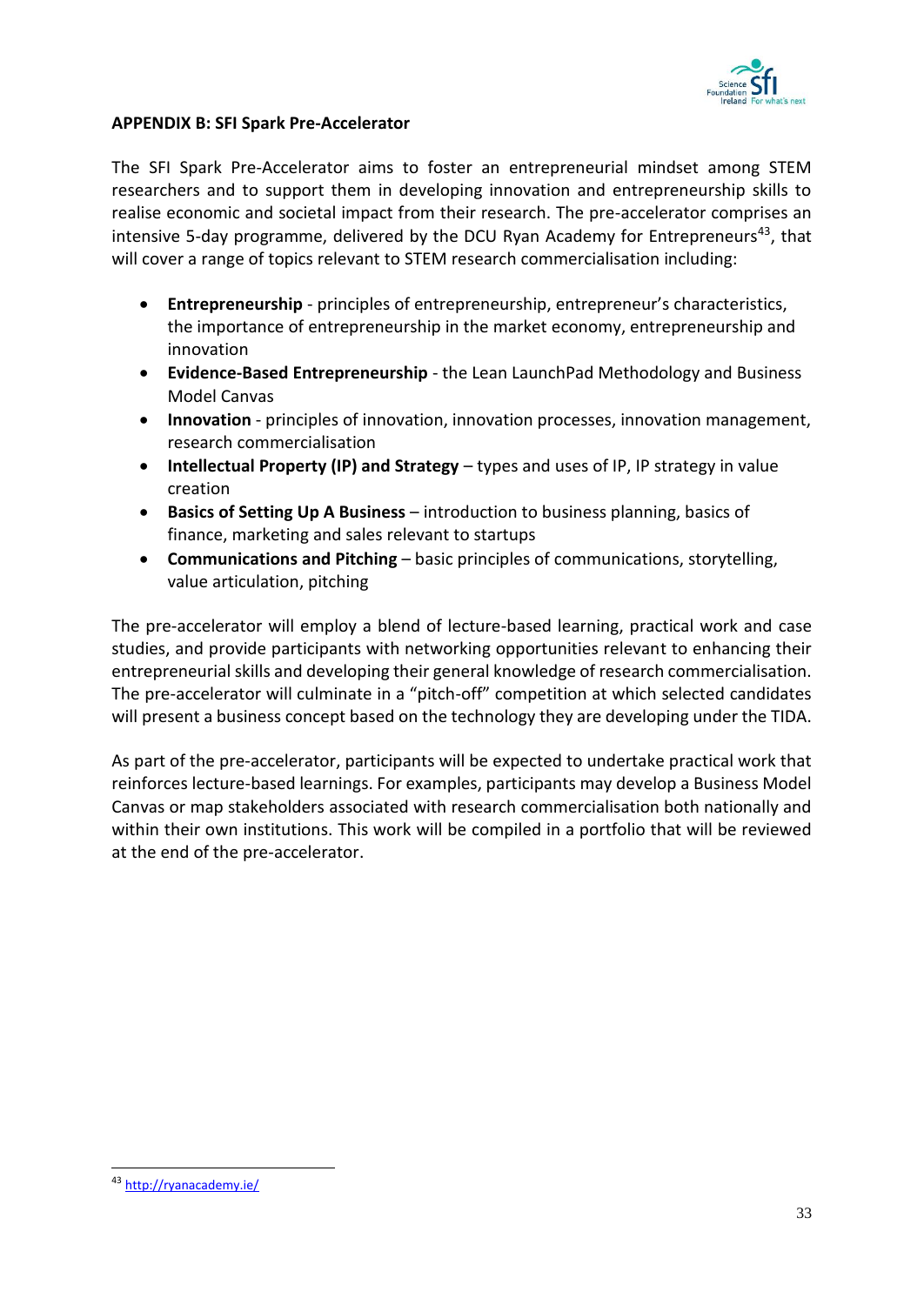

# <span id="page-35-0"></span>**APPENDIX C: TIDA Proposal Checklist**

| <b>SECTION</b>                          | <b>DESCRIPTION</b>                                                 | <b>REQUIREMENTS</b>   |
|-----------------------------------------|--------------------------------------------------------------------|-----------------------|
|                                         | Title                                                              | Max. 30 words         |
|                                         | Total funding requested                                            | <b>Budget is</b>      |
|                                         |                                                                    | indicative            |
|                                         | Select 1 of 2 eligibility criteria                                 | Choose 1              |
| <b>Proposal</b>                         | Select 'Priority Area' option as appropriate                       |                       |
| <b>Summary</b>                          | Research categorisation areas                                      | Choose 2              |
|                                         | Alignment with SFI legal remit                                     | Max. 250 words        |
|                                         | <b>Ethical Issues</b>                                              | <b>Complete Table</b> |
|                                         | <b>Resubmission statement</b>                                      | Complete              |
|                                         |                                                                    | (where relevant)      |
| Lead-applicant                          | Percentage time commitment                                         | NB: Cat. (B)<br>100%  |
| details                                 | Summary info - publication/ supervisory                            |                       |
|                                         | CV - use template provided (see Appendix A)                        | Max. 6 pages          |
| <b>Collaborator</b><br>details - Mentor | Name/Contact details etc.                                          |                       |
| Category (B)                            | $CV$ – no template provided                                        | Max. 2 pages          |
| Collaborator(s)<br>details - Academic   | Name/Contact details etc.                                          |                       |
|                                         | Keywords                                                           | Max. 15 words         |
|                                         | Scientific abstract                                                | Max. 200 words        |
| <b>Main Body of Full</b>                | Lay abstract                                                       | Max. 100 words        |
| <b>Proposal</b>                         | Project Proposal (Upload to SESAME)                                | Max. 6 pages          |
|                                         | References                                                         | Max. 1 page           |
| <b>Expired, Current</b>                 | Expired, Current & Pending Funding                                 |                       |
| or Pending                              |                                                                    |                       |
| <b>Support of</b>                       | Indicate scientific overlap                                        | Max. 600 words        |
| <b>Applicants</b>                       |                                                                    |                       |
| <b>Proposed Budget</b>                  | Details of all relevant costs                                      | <b>Budget Table</b>   |
|                                         | Applicant to complete detail on the infrastructure,                |                       |
| <b>Infrastructure</b>                   | facilities, services and space to be provided by the               | Max. 1 page           |
|                                         | Research Body                                                      |                       |
| <b>Budget</b>                           | Outline the justification for the requested costs                  | Max. 2 pages          |
| <b>Justification</b>                    |                                                                    |                       |
|                                         |                                                                    |                       |
|                                         | <b>Technology Transfer Office</b>                                  |                       |
| <b>Letters of Support</b>               | Host Research Body<br>Category (B) - Letter of Support from Mentor |                       |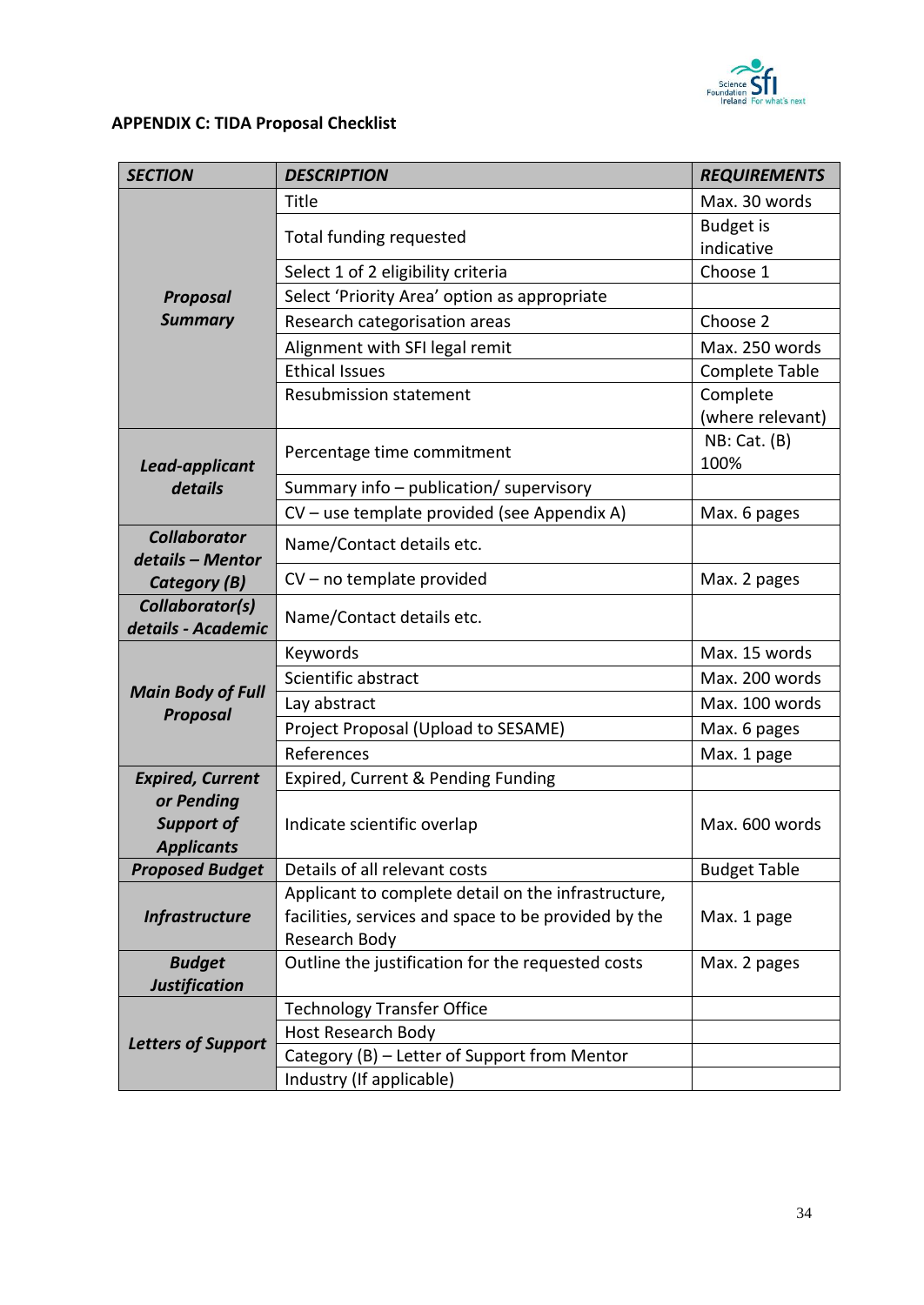

**Viewing the PDF of your application prior to submission allows you to verify content**

**There is no system validation on multiple upload file fields as the number of documents required may vary for each application.**

**It is the responsibility of the applicant to ensure that all documentation is included and that page lengths are not exceeded.**